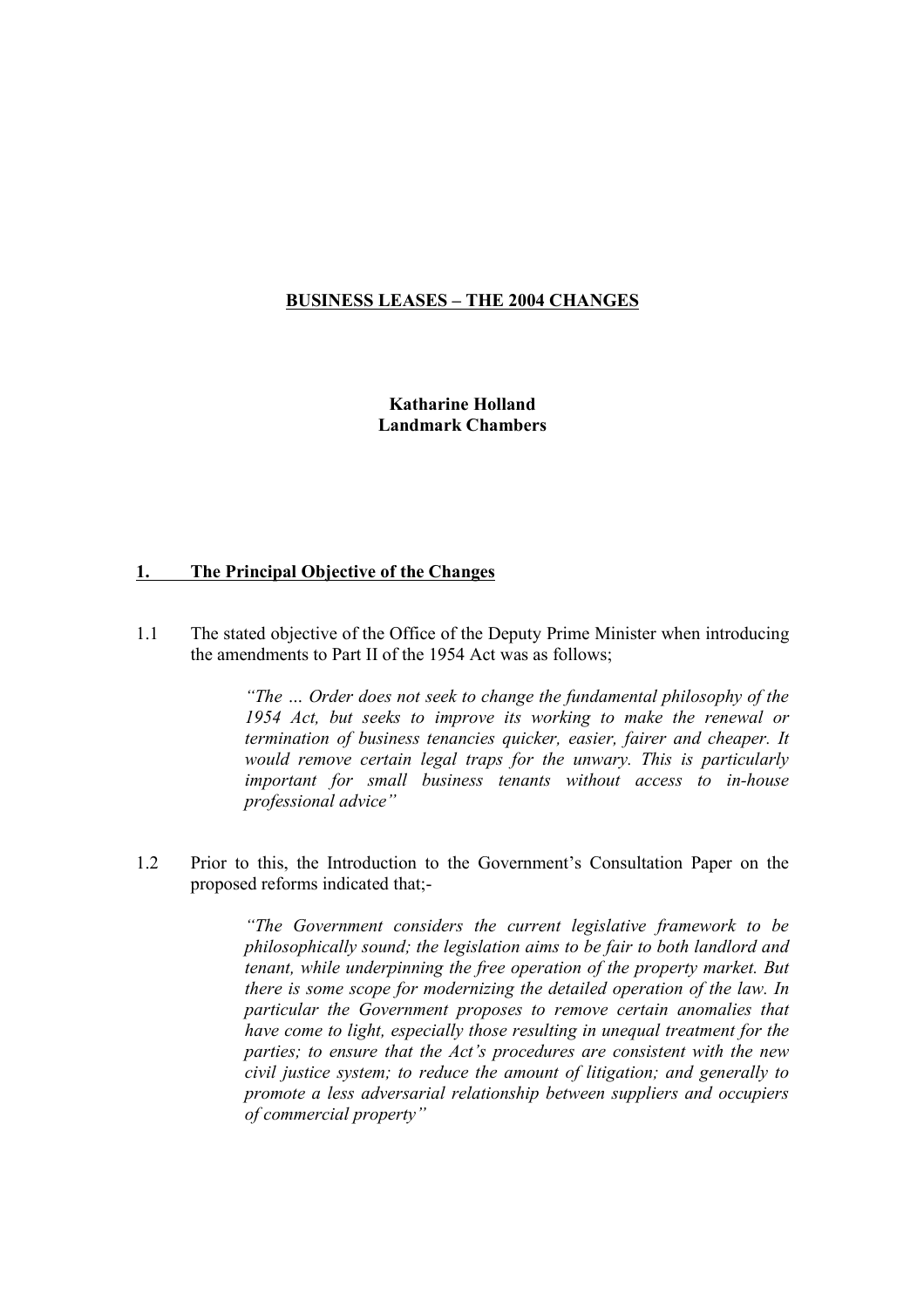# 2. The Principal Changes – A Summary

- 2.1 The principal changes are as follows;-
	- Contracting out abolition of court orders to contract out new tenancies from the provisions of the Act
	- Agreements to surrender abolition of court orders
	- Extension of the definition of "occupation"
	- Greater requirements to give information under Section 40 of the Act
	- The provision of new prescribed forms
	- Abolition of the tenant's counter-notice to the landlord's Section 25 notice
	- The introduction of the ability for the landlord to apply for renewal or termination
	- The introduction of a facility for parties to extend time to make applications to the court for renewal
	- Changes to Section 27 of the Act in relation to the ability of tenants to terminate
	- Further provisions in relation to interim rent
	- Further provisions in relation to compensation
	- Provisions relating to divided reversions.
- 2.2 In relation to the transitional provisions, the magic date was  $1<sup>st</sup>$  June 2004, with the consequence that the general scheme is that the old law applies to;-
	- Anything stemming from a Section 25 notice or a Section 26 request served before  $1<sup>st</sup>$  June 2004
	- A Section 40 notice served before that date
	- A claim for compensation arising from a quitting of the holding before that date
	- Existing "contracting out" procedures in relation to tenancies granted pursuant to agreements for leases entered in to before that date.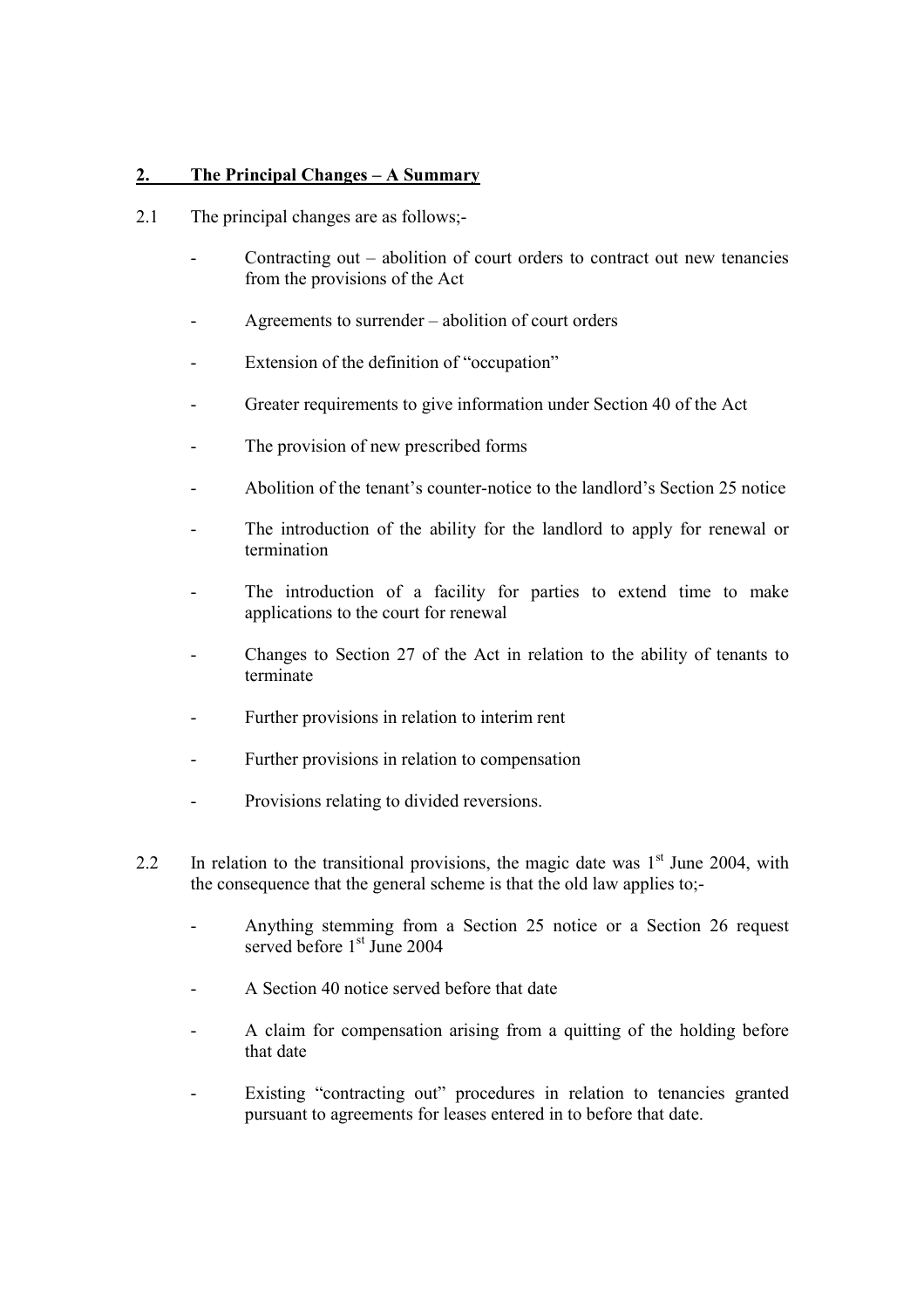# 3. The Sources to look at

- 3.1 The relevant sources of the changes are to be found in;-
	- The 1954 Act, as amended
	- Schedules 1 to 4 of the Regulatory Reform (Business Tenancies) (England and Wales) Order 2003 (SI 2003/3096) ("the Order")
	- Article 29 of the Order (for transitional provisions)
	- The Landlord and Tenant Act 1954 Part 2 (Notices) Regulations 2004 (SI 2004/1005) (for prescribed forms)
	- CPR 56 and Practice Direction 56 (as amended by the Civil Procedure (Amendment) Rules 2004 (SI 2004/1306)
- 3.2 There are also two very helpful textbook guides to the new reforms, namely;-
	- "Business Tenancies The New Law" by Jacqui Joyce of Lovells, published by Legalease Publishing
	- "Business Tenancies A Guide to the New Law" by Jason Hunter of Russell-Cooke, published by the Law Society.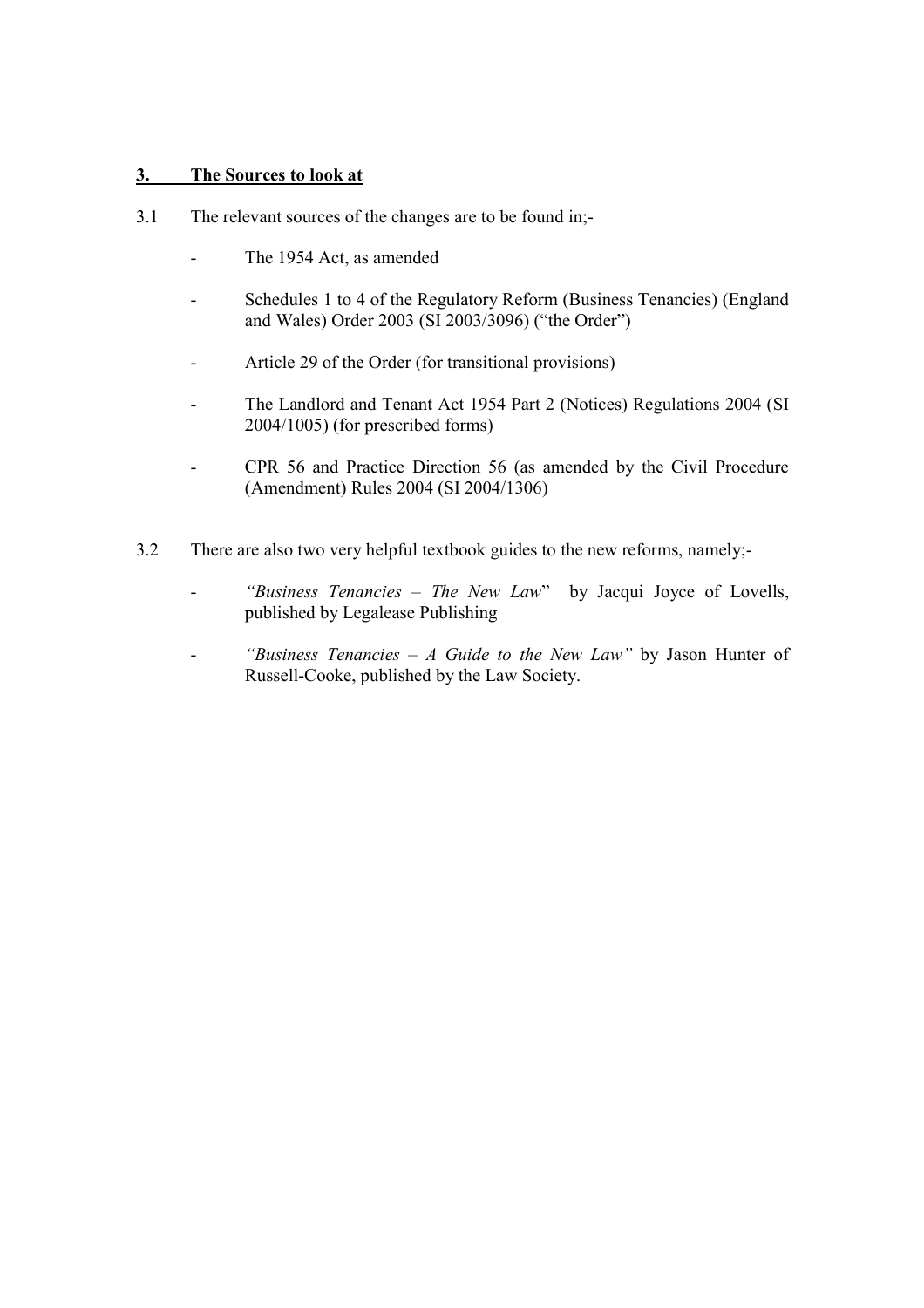# 4. Contracting Out - The New Procedure

## 4.1 The Relevant Provisions

The relevant provisions in relation to contracting out and the procedure for contracting out are contained in Section 38, the new Section 38A of the Act and Schedules 1 and 2 of the Order.

# "Contracting out" is still generally void – Section 38

Under Section 38, the normal rule is still that parties to a tenancy to which Part II of the Act applies may not contract out of the provisions of the Act and any such agreement is void in so far as it

- purports to preclude the tenant from making an application or request under Part II of the Act; or
- provides for the termination or surrender of the tenancy in the event of such an application or request.

# When is "Contracting Out" permissible? – Section 38A

The new section provides;

- " $38A(1)$  The persons who will be the landlord and the tenant in relation to a tenancy to be granted for a term of years certain which will be a tenancy to which this Part of this Act applies may agree that the provisions of sections 24 to 28 of this Act shall be excluded in relation to that tenancy
- …. (3) An agreement under subsection  $(1)$  above shall be void unless-
	- $(a)$  the landlord has served on the tenant a notice in the form, or substantially in the form, set out in Schedule 1 to the Regulatory Reform (Business Tenancies)(England and Wales) Order 2003 ("the 2003 Order"); and
	- (b) the requirements specified in Schedule 2 to that Order are met"

## 4.2 Summary of the new procedure

There are three stages of the procedure to be followed;

Stage  $1 -$  Notice Service of a notice on the tenant warning him of the consequences of entering in to the agreement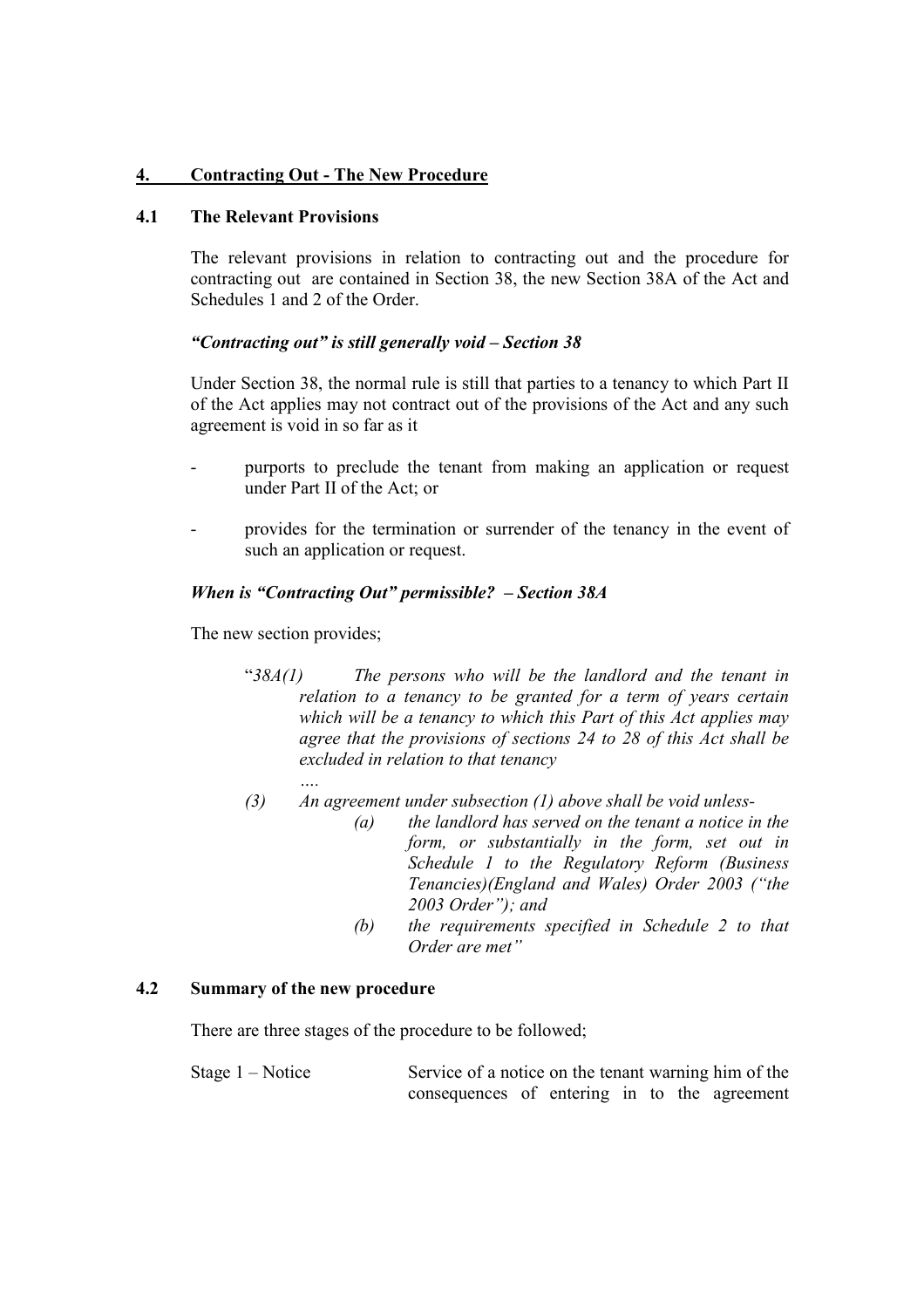|                         | excluding the protection afforded by sections 24 to<br>28 and advising him to get legal advice.                                                |
|-------------------------|------------------------------------------------------------------------------------------------------------------------------------------------|
| Stage $2$ – Declaration | Confirmation in the form of a written declaration<br>from the tenant that he has received the notice, read<br>it and accepts its consequences. |
| Stage $3 -$ Reference   | Reference to the exclusion agreement and the notice<br>in the tenancy agreement itself.                                                        |

# 4.3 What is involved in Stage 1? –The Service of the Notice

#### The general requirement

What is envisaged by Schedules 1 and 2 is that a "health warning notice" should be served not less than 14 days prior to the tenancy becoming binding. The form of health warning notice is set out in Schedule 1. It notifies the tenant that it will be giving up its right to security of tenure under the Act. The notice specifically informs the tenant that it is giving up legal rights and the effect of so doing.

## What is the form of the notice?

The notice must be served in the form or substantially in the form set out in Schedule 1 of the 2003 Reform Order (section 38A(3)(a)).

#### Is it necessary to attach the tenancy agreement to the notice?

No. The details of the tenancy are not actually referred to in the notice and there is no express requirement to attach the tenancy agreement to the notice. However, it would certainly be wise for the landlord to insert details of the premises on the notice and the date on which it was sent and ideally, to attach a copy of the lease to which it relates.

#### Does the notice need to be served on the tenant?

The notice can probably be served on a person who has actual or ostensible authority to receive it but the answer to this question is not yet clear.

#### Who should serve the notice?

Section 38A(3) refers to "the landlord" serving the health warning notice on the tenant.

#### When should the notice be served?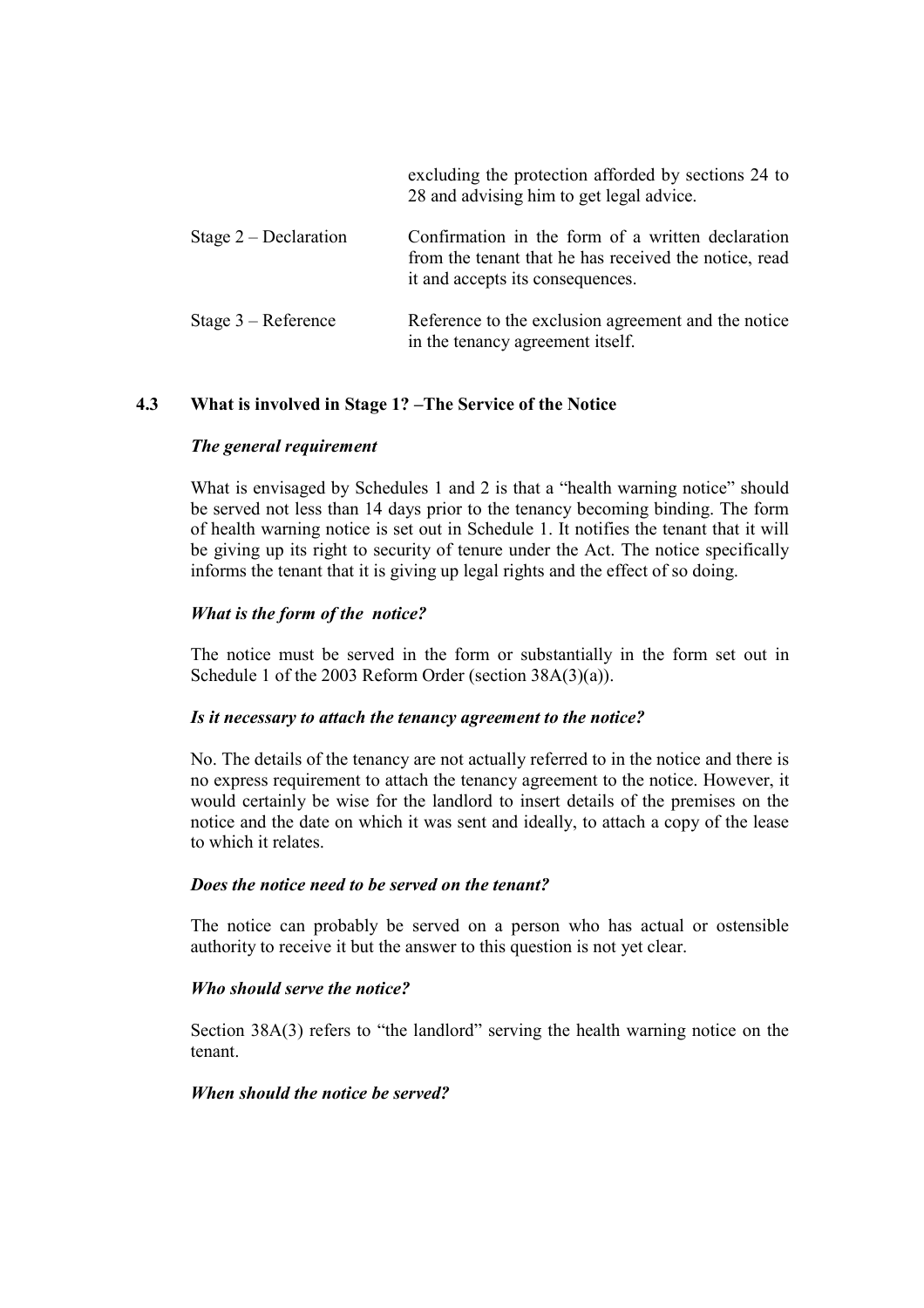The notice must be served on the tenant not less than 14 days before the tenant enters in to the tenancy to which it applies or, if earlier, becomes contractually bound to do so. There is uncertainty, however, as to whether the notice should be served at the heads of terms stage or whether it should be done when the final form of lease is known. The Act also acknowledges that it is not always possible to comply with the 14 day deadline. Hence, there are slightly different procedures depending upon whether the 14 day deadline can be met or not.

## How should the notice be served?

Section 66(4) of the Act applies here to the effect that Section 23 of the Landlord and Tenant Act 1927 shall apply.

## 4.4 What is involved in Stage 2? –The Declaration

### The general requirement

The requirements differ according to when the health warning notice has been served.

## What declaration is appropriate if the Notice has been served not less than 14 days before the tenancy enters in to the tenancy?

If not less than 14 days' notice is given to the tenant, Paragraph 3 of Schedule 2 to the Order provides that;

"… the tenant, or a person duly authorized by him to do so, must before the tenant enters in to the tenancy to which the notice applies, or (if earlier) becomes contractually bound to do so, make a declaration in the form, or substantially in the form, set out in paragraph 7"

This form of statutory declaration must be completed with the following details;-

- the name and address of the person making the declaration
- the name of the tenant
- the premises in the proposed tenancy
- details of when the term of the tenancy commences
- the name of the landlord

The declaration will also record the following;-

that the tenant proposes to enter in to an agreement with the landlord to exclude security of tenure in relation to the tenancy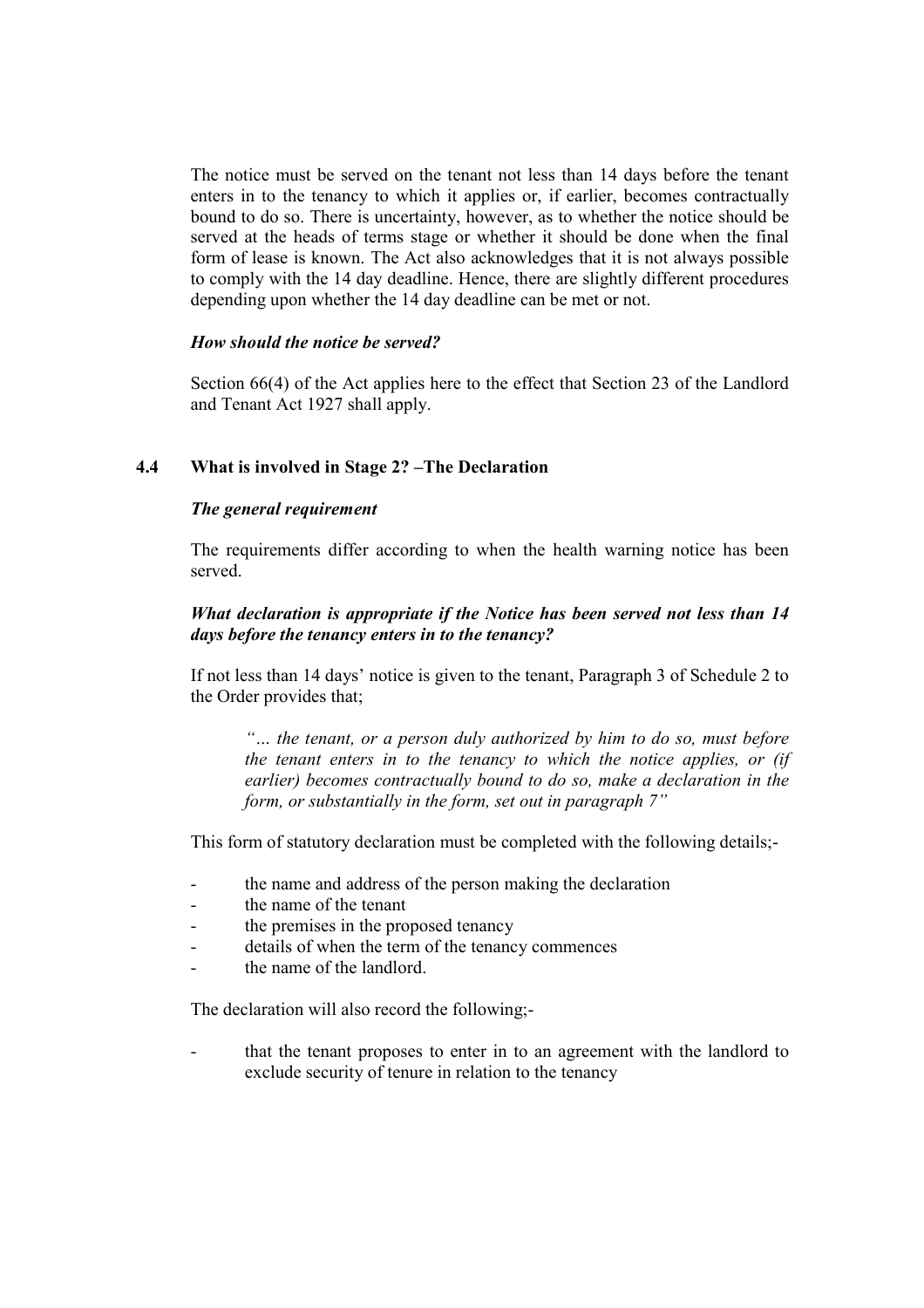- that the landlord has, not earlier than 14 days before the tenant enters in to the tenancy, or (if earlier) becomes contractually bound to do so, served the health warning notice
- that the form of the health warning notice is set out in the declaration
- that the tenant has read the notice and accepts the consequences of entering into the agreement to contract out of the Act
- if appropriate, confirms the declarant is duly authorized by the tenant to make the declaration.

## What declaration is appropriate if the health warning notice is served less than 14 days before the tenant enters into the tenancy or (if earlier) becomes contractually bound to do so?

If less than 14 days notice is given to the tenant, paragraph 4 of Schedule 2 to the Order provides that:

"The tenant, or a person duly authorized by him to do so, must before that time (i.e. before the tenant enters in to the tenancy, or (if earlier) becomes contractually bound to do so) make a statutory declaration in the form, or substantially in the form set out in paragraph 8"

The contents and form of the statutory declaration are almost the same as with respect to the simple declaration referred to above. However, there are differences in that;-

- The statutory declaration records that the health warning notice was served, but does not say when, i.e. it does not state less than 14 days' notice was given;
- The deponent has to "solemnly and sincerely declare" rather than just "declare" and must make the statutory declaration within the meaning of the Statutory Declarations Act 1835.

# 4.5 What is involved in Stage 3? –The Endorsement

## The general requirement

Pursuant to Paragraphs 5 and 6 of Schedule 2 to the Order, the lease (or other instrument creating the tenancy) must contain, or have endorsed on it:-

Reference to the notice contained in or endorsed on the instrument creating the tenancy<sup>1</sup>

<sup>-</sup>1 Paragraph 5 of Schedule 2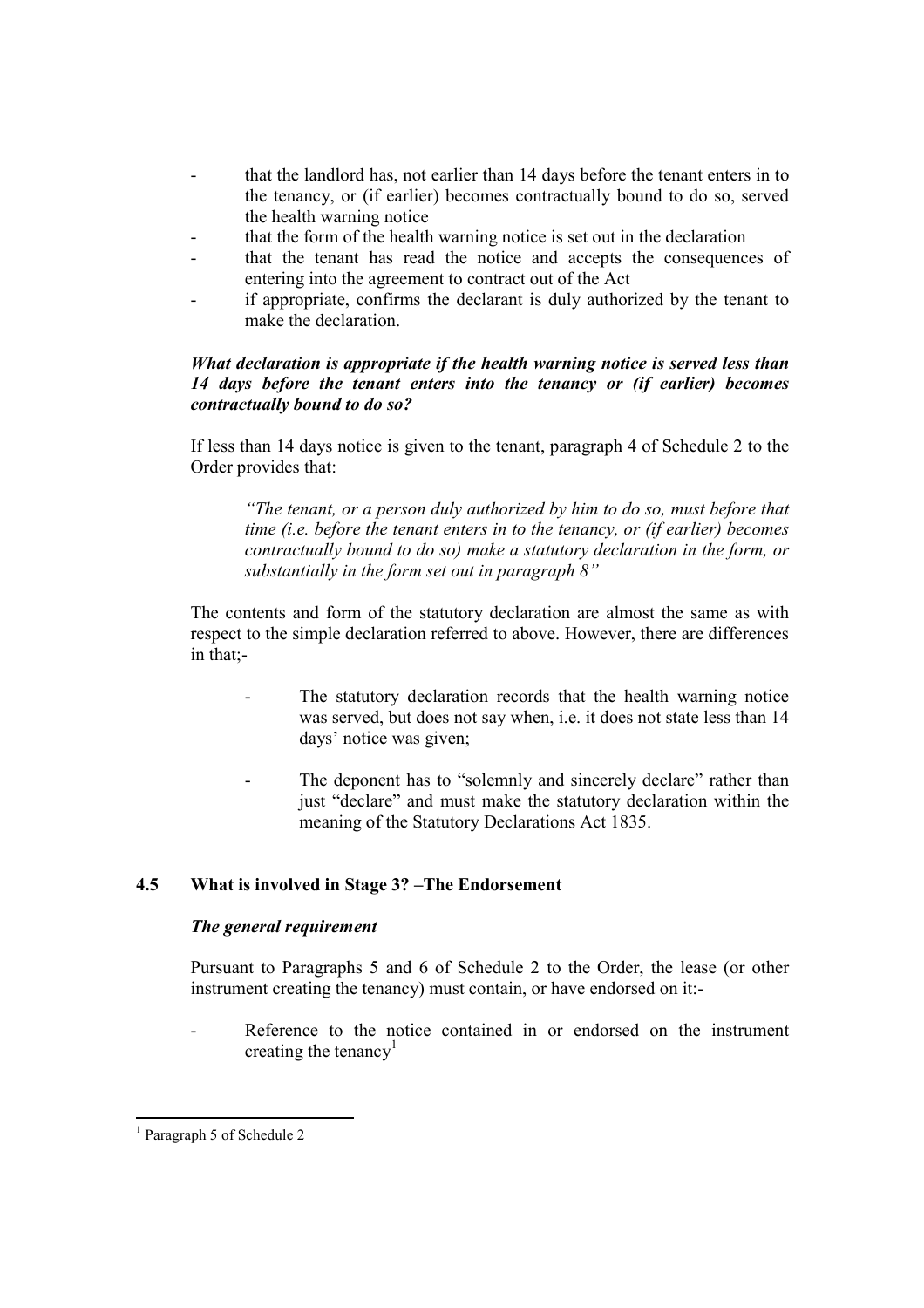- Reference to the declaration (simple or statutory) contained in or endorsed on the instrument creating the tenancy<sup>2</sup>
- Reference to the agreement to exclude the provisions of sections 24 to 28 of the Act or a reference to it must be contained in or endorsed upon the instrument creating the tenancy.

# 4.6 What are the relevant transitional provisions?

Nothing in the Order "has effect in relation to an agreement … which was authorized by the Court under Section 38(4) before this Order came in to force" on 1st June 2004.

## 4.7 What happens in relation to covenants in existing leases which require subtenancies to be the subject of contracting out orders under Section 38?

Certain covenants in existing leases require a tenant wishing to sublet to first obtain an order from the Court under Section 38 approving an agreement for the exclusion of security of tenure from the proposed subletting. The Order therefore provides that any references in the procedures under Section 38 in leases entered in to before the reforms came in to effect on  $1<sup>st</sup>$  June 2004 are to be construed as references to use of the modified Section 38 procedures.

-

<sup>&</sup>lt;sup>2</sup> Paragraph 5 of Schedule 2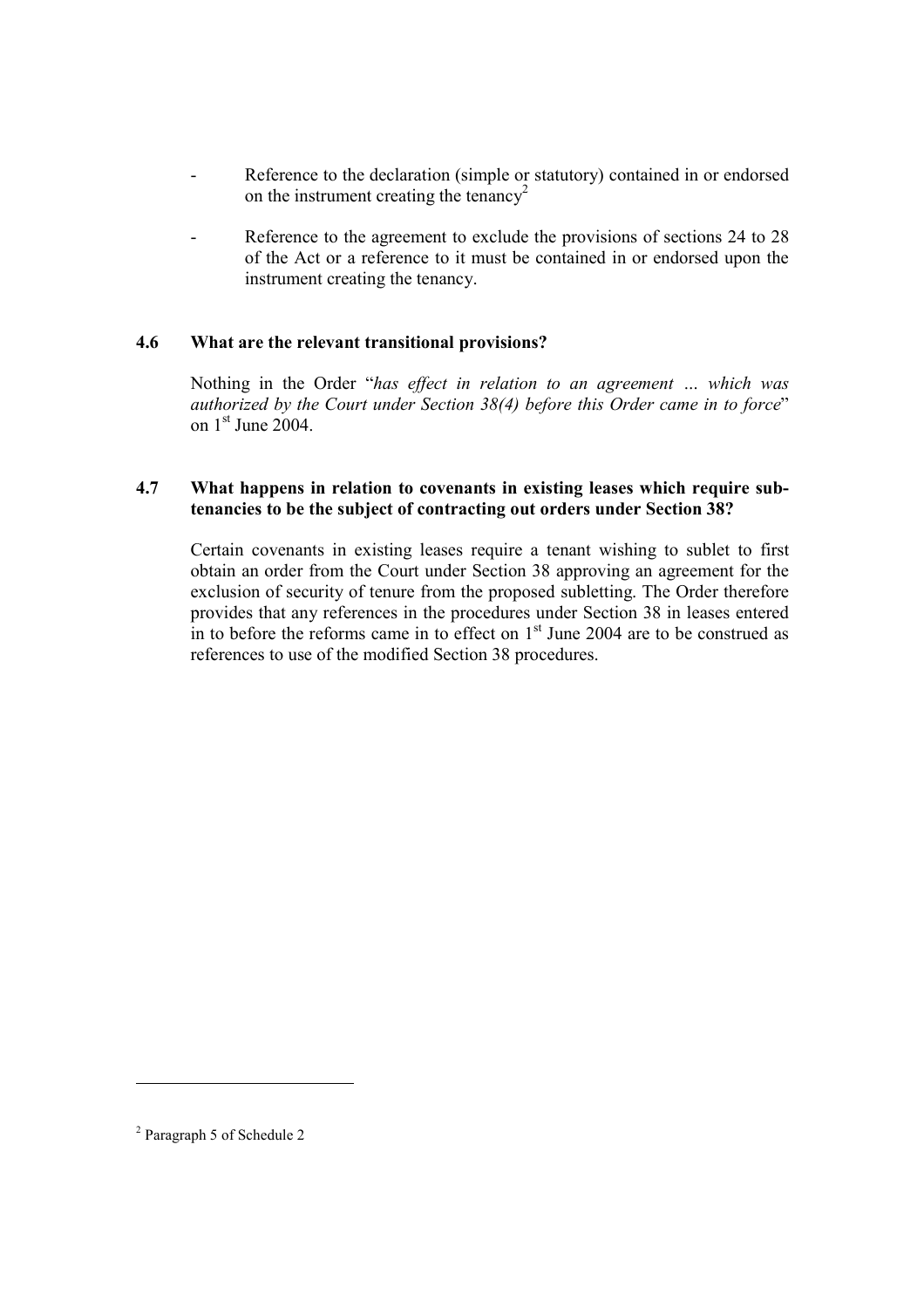# 5. Agreements to Surrender – Abolition of Court Orders

## 5.1 The Objective of the Changes

The Law Commission considered that all agreements to surrender should require a specific procedure to be adopted and recommended

"... that the provision in section  $24(2)$  (b) be repealed, the position will then be clear; all surrenders will be effective, but no agreement for surrender will be valid, unless the requirements for agreements are complied with<sup>3</sup>"

#### 5.2 The Relevant Provisions

Section 38(1) provides;

"Any agreement relating to a tenancy to which this Part of this Act applies (whether contained in the instrument creating the tenancy or not) shall be void (except as provided by section 38A of this Act) in so far as it purports to preclude the tenant from making an application or request under this Part of this Act or provides for determination or the surrender of the tenancy in the event of his making such an application or request for the imposition of any penalty or disability on the tenant in that event"

There is now a new Section 38A(2) which provides as follows;

- " $38A(2)$  The persons who are the landlord and the tenant in relation to a tenancy to which this Part of this Act applies may agree that the tenancy shall be surrendered on such date or in such circumstances as may be specified in the agreement and on such terms (if any) as may be so specified.
- … (4) An agreement under subsection (2) above shall be void unless:-
	- $(a)$  the landlord has served on the tenant a notice in the form, or substantially in the form, set out in Schedule 3 to the 2003 Order; and
	- (b) the requirements specified in Schedule 4 to that Order are met."

 3 Law Comm 208 para 2.21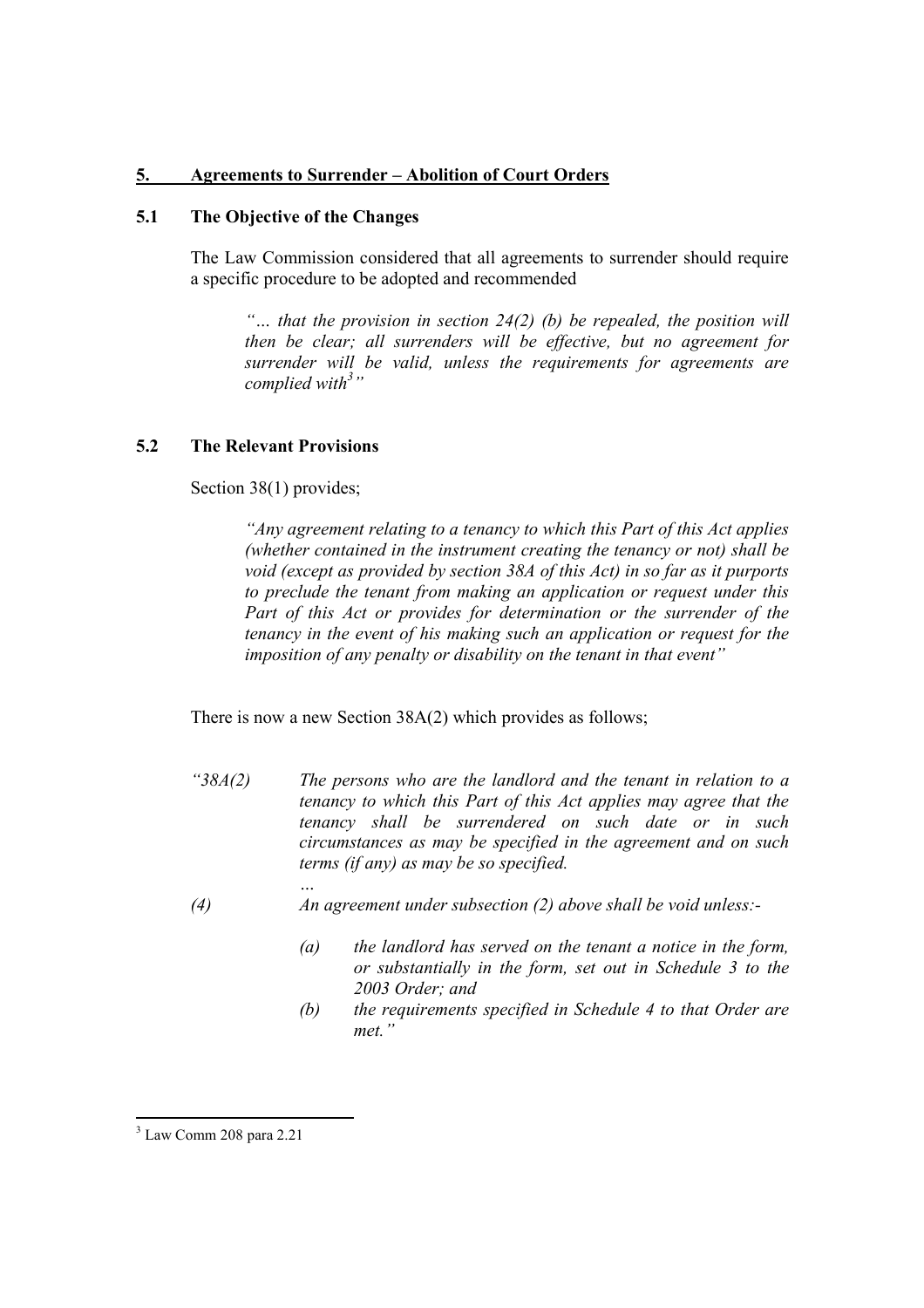### 5.3 Summary of the new procedure

Instead of the old procedure which involved an application to court to authorise a surrender, there is now a new procedure based on the giving of health warning notices which is substantially the same as the procedure described above. There are again three stages to the procedure, which is set out in Schedules 3 and 4 to the Order;-

| Stage $1 - Notice$      | Service of a notice on the tenant of the<br>consequences of entering in to the agreement to<br>surrender                                                                                                                                                                                                   |
|-------------------------|------------------------------------------------------------------------------------------------------------------------------------------------------------------------------------------------------------------------------------------------------------------------------------------------------------|
| Stage $2$ – Declaration | Confirmation in the form of a written declaration<br>from the tenant that he has received the notice, read<br>it and accepts its consequences (Once again, a<br>"simple declaration" where the full 14 days' notice<br>is given and a "statutory declaration" where less<br>than 14 days' notice is given) |
| Stage $3 -$ Reference   | Reference to the notice and the declaration in the<br>tenancy agreement itself.                                                                                                                                                                                                                            |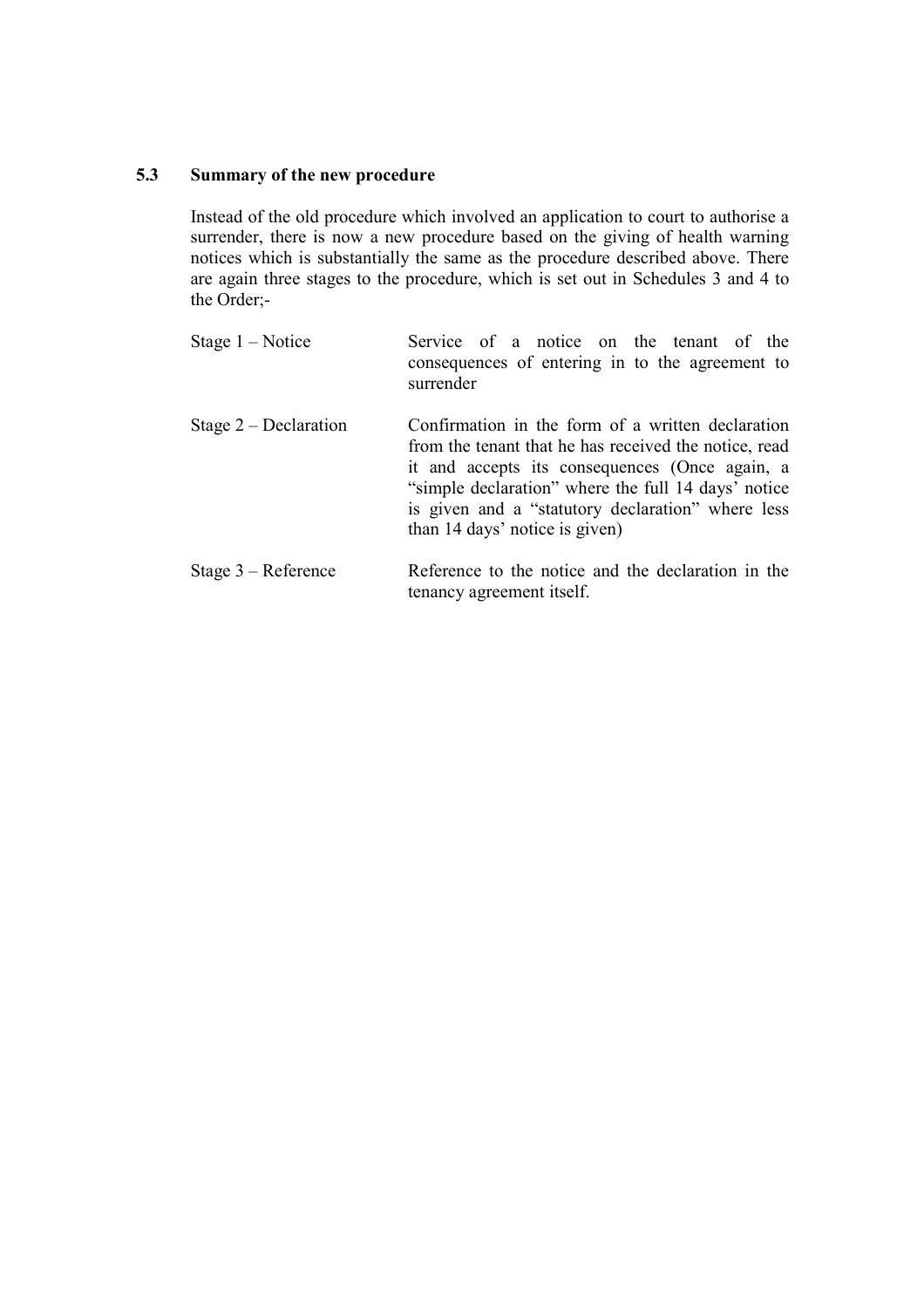# 6. Extension of the definition of "Occupation"

## 6.1 The Objective of the Changes

There were a number of problems which it was thought appropriate to address in relation to the "occupation" test under the Act. In particular;-

- It is often the case that a lease is in the name of an individual but the entity in occupation is a company of which the tenant may be a director or shareholder. Prior to the reforms, the Act couldn't apply in such situation because the tenant was not in occupation and was not carrying on the relevant business. Nor was the company the tenant and so it too could not apply<sup>4</sup>. The aim has been to prevent the continuation of such distinctions having this significance.
- Also, before  $1<sup>st</sup>$  June 2004, the definition of a group of companies in Section 42(1) only covered the situation where those group companies were the subsidiaries of other holding companies. The aim has to been to expand this section to incorporate the situation where the same person has a controlling interest, whether or not the companies themselves have a formal relationship with each other.
- There were also difficulties in the situation under Section  $30(1)(g)$  where a company landlord wanted possession of a property in order that controlling shareholder could trade from the premises.

#### 6.2 The Relevant Provisions

The new provisions to deal with the first problem are to be found in Section 23 (1A) and (1B) which provide;

" $23(1)$  Subject to the provisions of this Act, this Part of this Act applies to any tenancy where the property comprised in the tenancy is or includes premises which are occupied by the tenancy and are so occupied for the purposes of a business carried on by him or for those and other purposes (1A) Occupation or the carrying on a business –

- (a) by a company in which the tenant has a controlling interest: or
- (b) where the tenant is a company, any a person with a controlling interest in the company,

shall be treated for the purposes of this section as equivalent to occupation or, as the case may be, the carrying on of a business by the tenant.

 4 See Christina v Seer [1985] 2 EGLR 128 (CA); Nozari-Zadeh v Pearl Assurance plc [1987] 2 EGLR 91  $(CA)$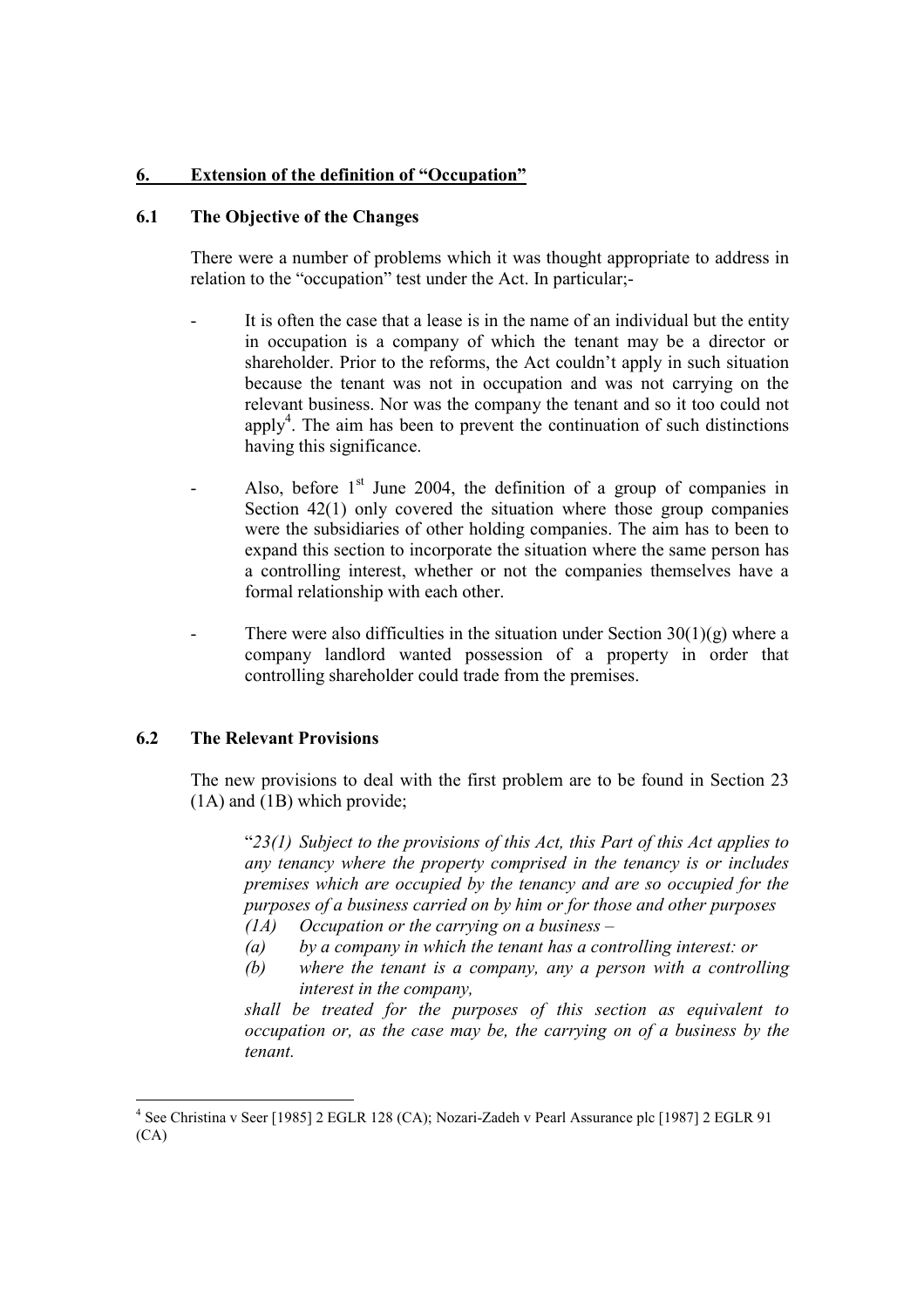(1B) Accordingly references (howsoever expressed) in this Part of this Act to the business of or to use, occupation or enjoyment, by the tenant shall be construed as including references to the business of or to use, occupation or enjoyment, by a company falling within subsection  $(1A)(a)$ above or a person falling within subsection  $(1A)(b)$  above."

In relation to groups of companies, Section 46(2) now provides that

"a person has a controlling interest in a company, if, had he been a company, the other company would have been a subsidiary"

In relation to those situations where the landlord is a company but a controlling shareholder wishes to trade from the premises, section 30(3) has been repealed and a new Section 30(1A) has been added which states that where the landlord has a controlling interest in a company the reference in Section  $30(1)(g)$  to the landlord will be construed as a reference to the landlord or that company. There is also a new Section 30(1B) under which, subject to certain other provisions, where the landlord is a company and a person has a controlling interest in the company, the reference in Section  $30(1)(g)$  to the landlord will be construed as a reference to the landlord company and the person with the controlling interest.

## 6.3 What "occupation" is now sufficient under the reforms?

It is now the case that;-

- Occupation by a company in which the tenant has a controlling interest is treated as occupation by the tenant
- Where the tenant is a company, occupation by a person with a controlling interest is treated as occupation by the tenant company
- The carrying on of a new business by a company in which the tenant has a controlling interest is treated as the carrying on of a business by the tenant
- Where the tenant is a company, the carrying on of a business by a person with a controlling interest is treated as the carrying on of a business by the tenant company.

However, it is to be remembered that the person who is entitled to the new lease does not change as a result of these provisions. If, for example, the tenant is an individual but it is his company which is in occupation, then the individual tenant will still remain as the tenant. It is simply the case that the occupation of the company will confer upon the tenant the right to a new lease.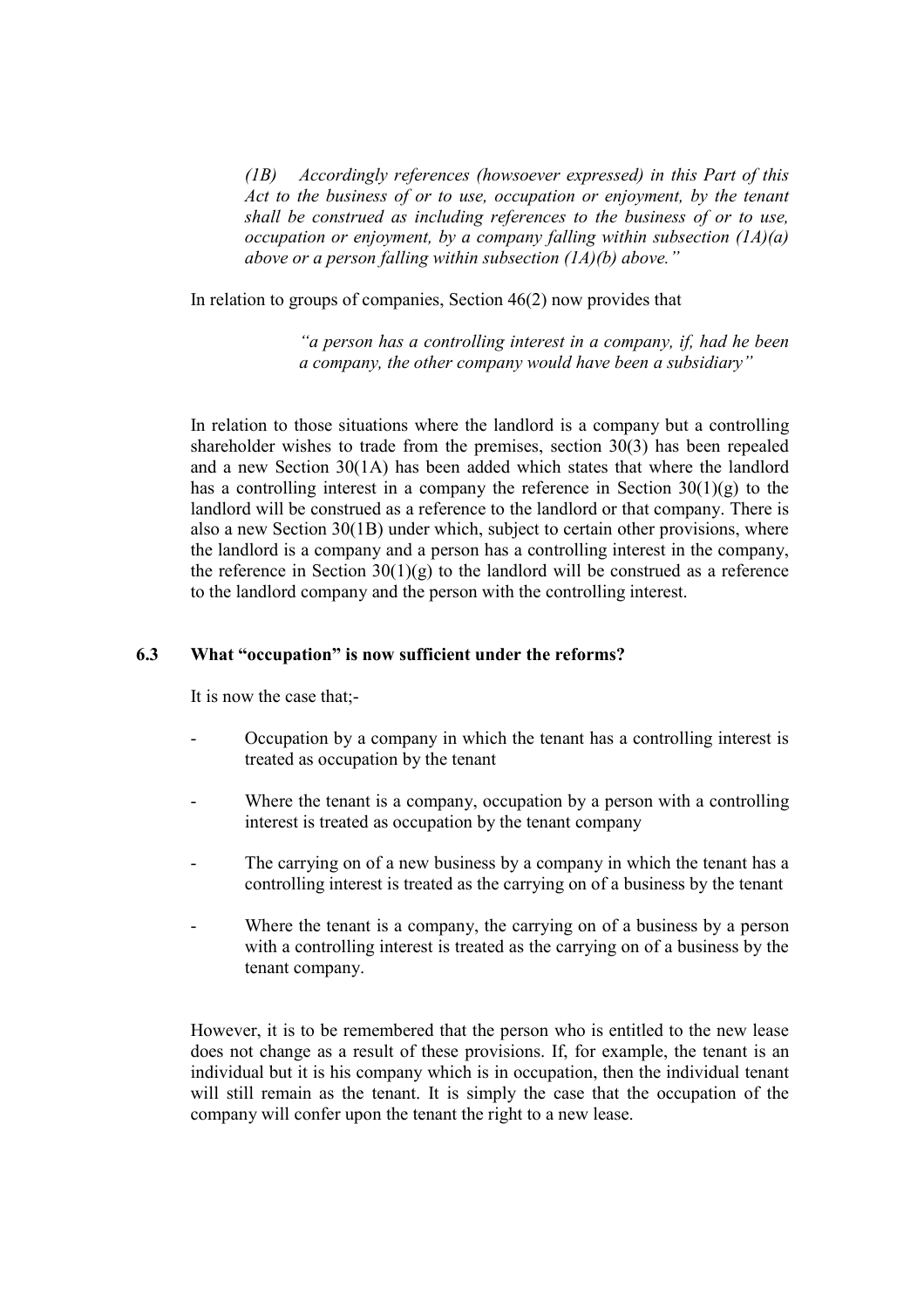# 7. Greater requirements to give information under Section 40 of the Act

# 7.1 The Objective of the Changes

Although the Act previously included provision in Section 40 for parties to request information, there was no means provided for under the Act to enforce compliance with this provision. The aim of the changes is to introduce procedures to secure compliance.

#### 7.2 The Relevant Provisions

In relation to a Section 40 Notice served by a landlord on a tenant, the landlord's request for information about occupation and sub-tenancies is dealt with in the new sections  $40(1)$  and  $(2)$ .

#### 7.3 A Summary of the New Procedure

The various elements of the procedure are now as follows;-

- The landlord or the tenant may serve on the other a notice in the prescribed form requiring certain relevant information
- The notice may only be served within the period of two years expiring on the expiry date in the lease (and there is also a provision for periodic tenancies and break clauses)
- The information now required is substantially more extensive than under the former provisions (Again, there are prescribed forms which are now applicable and these are to be found in Schedule 1 to the Landlord and Tenant Act 1954 Part 2 (Notices) (England and Wales) Regulations 2004)
- The information must be provided within one month of the service of the notice
- There is a duty on the recipient of the notice to notify the enquirer of any change that occurs within a period of six months of service of the notice
- There is provision for any situation in which the recipient of the notice or the server of the notice transfers his interest
- Failure to comply with the requirements of Section 40 will give rise to a breach of statutory duty which may result in an award of damages or other enforcement procedures.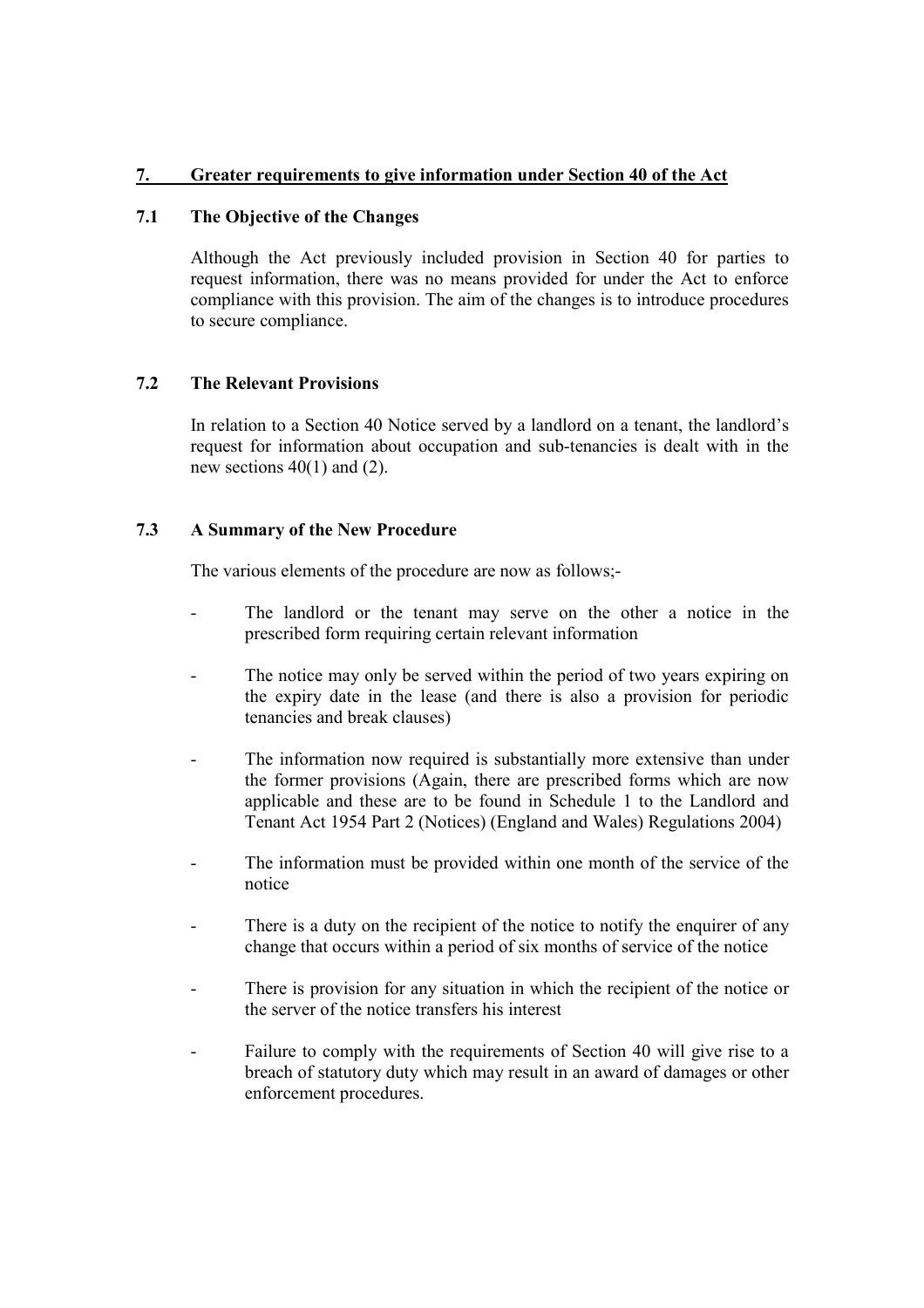## 8. The Renewal Procedure – notices and counternotices

## 8.1 The Objective of the Changes

The aim of the legislation in this respect would appear to be to provide a considerable number of prescribed forms for practitioners to use.

#### 8.2 Landlord's Section 25 notice on an unopposed renewal

There are now two prescribed forms of Section 25 notice. The form for an unopposed renewal is Form 1 to Schedule 2 to the Landlord and Tenant Act 1954 Part 2 (Notices) Regulations 2004

#### 8.3 Landlord's Section 25 notice on an opposed renewal

The prescribed form of notice for an opposed renewal is Form 2 of Schedule 2 to the Landlord and Tenant Act 1954 Part 2 (Notices) Regulations 2004

## 8.4 Withdrawal of landlord's Section 25 notice

Paragraph 6 of Schedule 6 to the Act provides that where the competent landlord has served a Section 25 notice to terminate the relevant tenancy, and within two months after the giving of that Section 25 notice a superior landlord becomes the competent landlord or serves a notice on the tenant in the prescribed form withdrawing the previous Section 25 notice, the original Section 25 notice ceases to have effect.

#### 8.5 Tenant's Section 26 Request

There is a new prescribed form in this situation, Form 3 in Schedule 2 to the Landlord and Tenant Act 1954 Part 2 (Notices) Regulations 2004.

#### 8.6 Special types of form

There are certain new prescribed forms for special situations as, for example, where the tenant may be entitled to acquire the freehold under the Leasehold Reform Act 1967.

#### 8.7 Abolition of the tenant's counter-notice to the landlord's Section 25 notice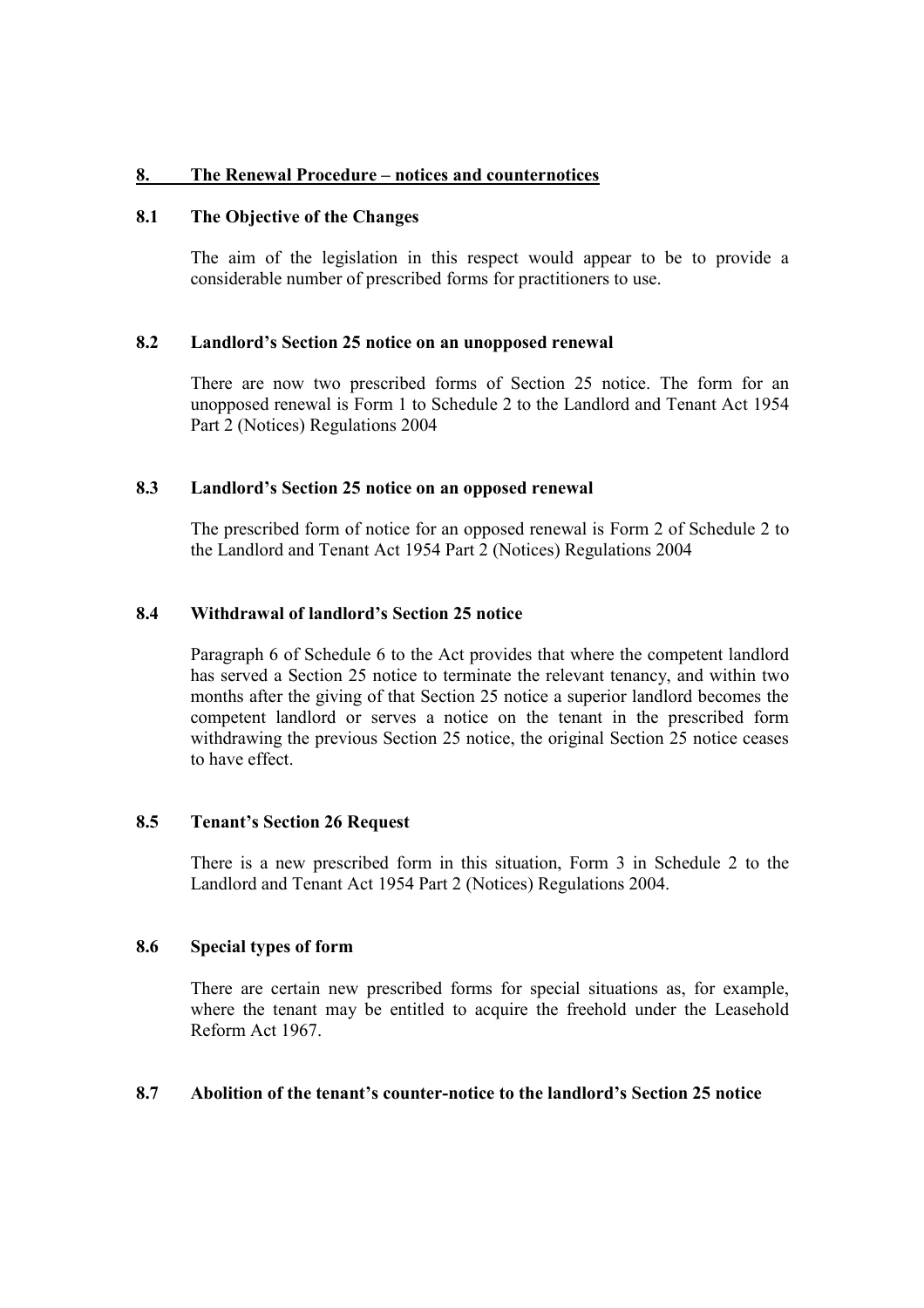If a tenant did not serve a counternotice to a landlord's Section 25 notice, then the tenant formerly lost its right to renew. Section 29(2) formerly provided that the Court would not "entertain" the tenant's application for a new tenancy if it had not served a counternotice. Section 29(2) and Section 25(5) have been repealed so that it is no longer necessary for a tenant to serve a counternotice.

### 8.8 Landlord's counternotice

Where a landlord wishes to oppose a renewal the requirement that it should serve a counternotice setting out its grounds of opposition has been retained and this must be served within two months of the making of the tenant's section 26 request and there is still no prescribed form for a landlord's counternotice.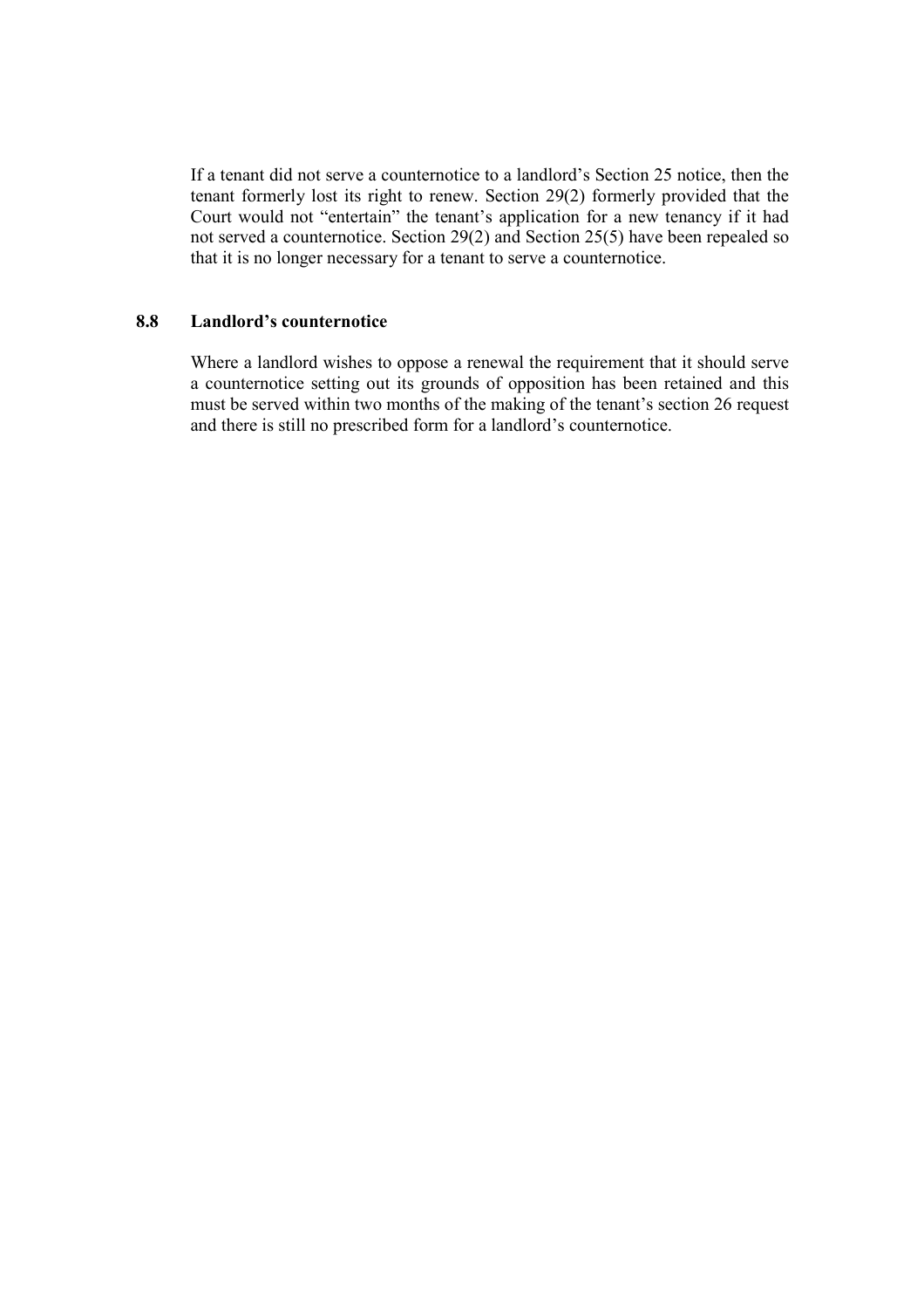### 9. The Renewal Procedure – Applications to Court

## 9.1 The Objective of the Changes

In allowing landlords as well as tenants to make an application for a new tenancy, the stated objective of the Office of the Deputy Prime Minister was as follows;-

"Allowing landlords as well as tenants to apply for renewal [puts] the parties on an equal footing. Either party [has] the means to counter any delay, by applying to the court, thus being able to bring negotiations to a head"

The other objective in this area was to be change the time limits for applications to Court. Most significantly, it was thought to be appropriate that parties should be entitled, without further reference to the court, to extend the time limit for the issue of an application.

#### 9.2 The Relevant Provisions

Section 24(1) has been amended to provide that:

"either the tenant or the landlord… may apply to the court for an order for the grant of a new tenancy.

However, the new Section 24(2A) of the Act provides that neither the tenant nor the landlord may make an application to the court for a new tenancy if the other party has already done so and has served that application. The new section 24(2B) provides that neither the tenant nor the landlord may make an application for a new tenancy if the landlord has already made and served an application under Section 29(2) to terminate the tenancy. The new Section 24(2C) provides that a landlord may not withdraw its application to the court for a new tenancy unless the tenant consents to its withdrawal. However, there is no restriction on the tenant's ability to withdraw its application and there is a new Section 29 which provides that the court shall dismiss an application by a landlord under Section 24(1) for a tenancy to be renewed if the tenant informs the court that it does not want a new tenancy.

In relation to time limits, Section 29(3) (which was the section which set out the two to four month window from the giving of a section 25 notice/section 26 request) has been repealed. The new Section 29A(1)(a) of the Act provides that the court "shall not entertain" an application to the court for a new tenancy under Section 24(1) by the landlord or the tenant if it is made after the end of the "statutory period". This statutory period is defined in the new Section 29A(2) as being the period ending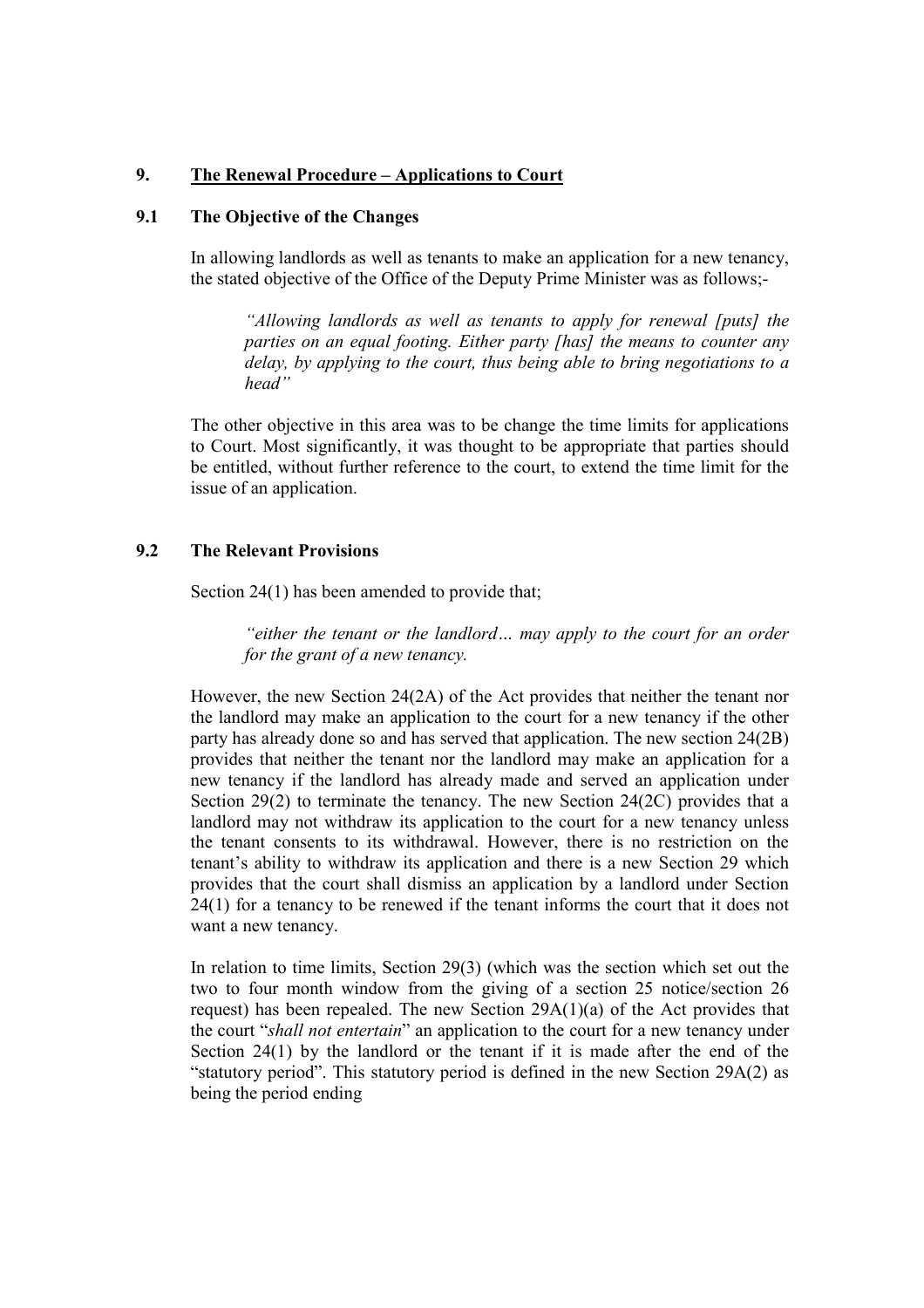- $\hat{a}$  where the landlord has served a notice under Section 25 of this Act, on the date specified in his notice; and
- (b) where the tenant made a request for a new tenancy under section 26 of this Act, immediately before the date specified in his request"

In relation to extensions of time, the new Section 29B allows parties to agree to extend the time limits for an application to court. This may be done if;

- The parties can make an initial agreement before the date specified in the landlord's notice or the tenant's request i.e. before the end of the "statutory period" and
- The parties can make one or more further agreements before the previous agreement expires.

There is no time limit set out in the Act in relation to how long or short the extension agreed upon may be nor in relation to the number of extensions which may be agreed. However, as a result of Section 69(2) of the Act, such agreements will have to be in writing and it is probably the case that general extensions of time may not be agreed.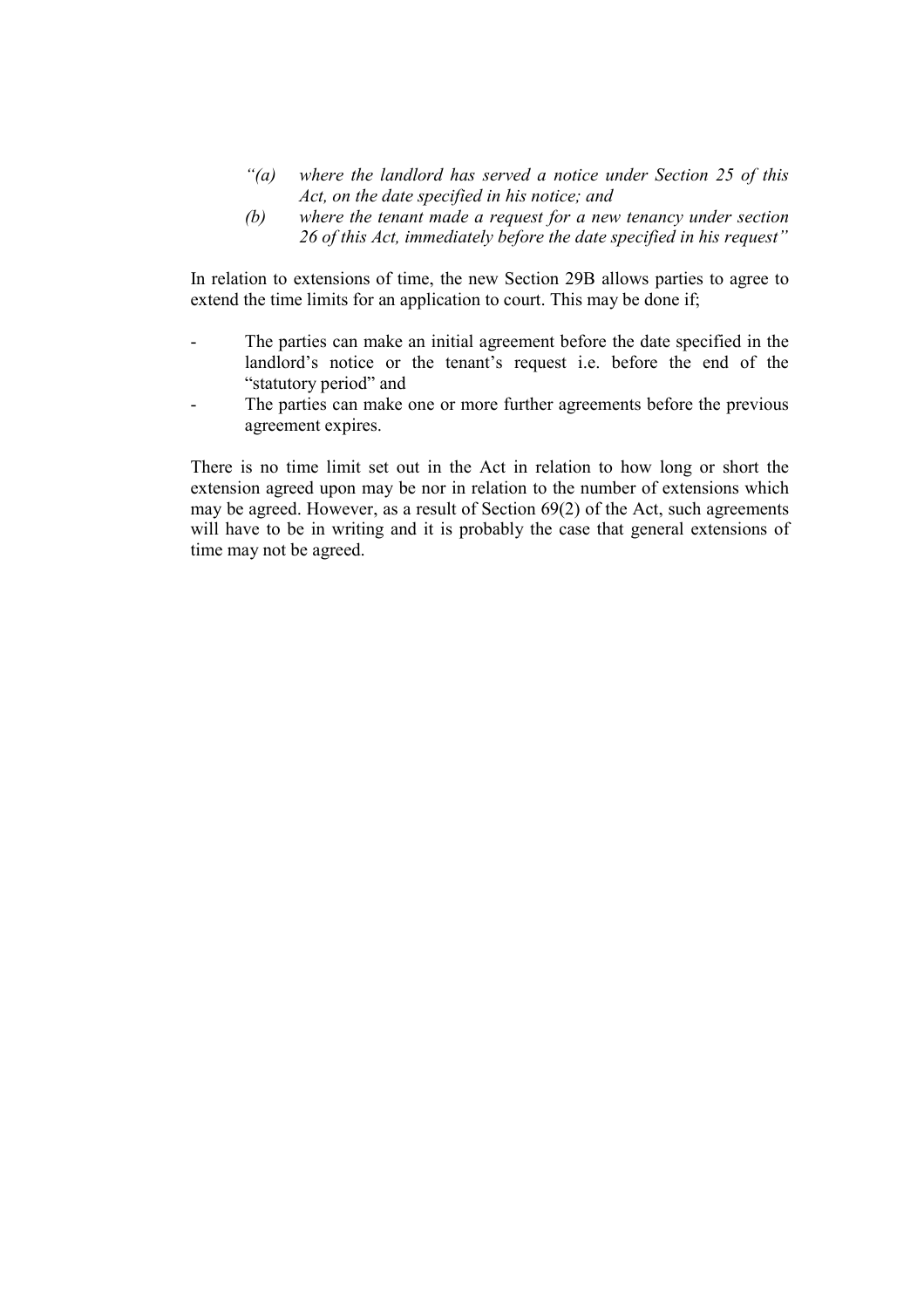# 10. Termination Proceedings by a Landlord

## 10.1 The Objective of the Changes

If a landlord wanted to oppose the renewal of a tenancy, he used to have to wait until the tenant had made an application to the court for a new tenancy and then oppose that application. Moreover, the landlord also had to consider the tenant's proposals for a new tenancy, even though it was opposing the renewal.

#### 10.2 The Relevant Provisions

The landlord now has a new right to commence proceedings in order to terminate the tenancy without renewal and this is set out in Section 29(2) of the Act. The landlord still has to prove his ground of opposition under Section 30(1) and the right only arises if either:

- The landlord has served a Section 25 notice stating its opposition to the grant of a new tenancy
- The tenant has made a Section 26 request for a new tenancy and the landlord has served a counternotice opposing the grant of a new tenancy.

The landlord will not be able to make an application if the tenant or the landlord has already made an application to the court for a new tenancy.

The new Section 29A(1)(b) provides that the court "shall not entertain" an application to the court by a landlord for an order for the termination of the tenancy without renewal if it is made after the end of the "statutory period", this being the period ending;

- Where the landlord has served a Section 25 notice, on the date specified in the notice as the date on which the tenancy will end: and
- Where the tenant has served a section 26 request, immediately before the date specified in the request as being the date the new tenancy will begin.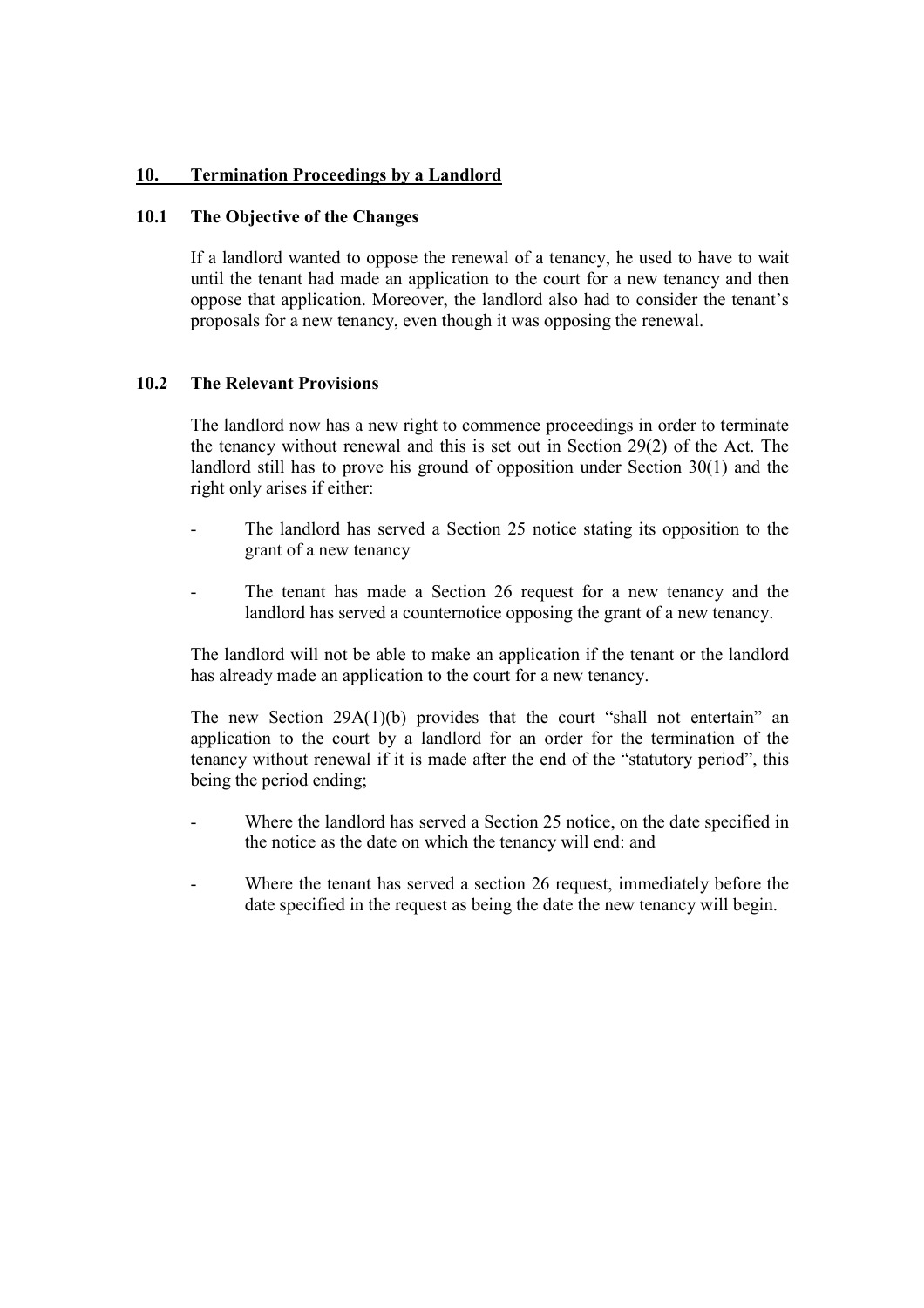# 11. Termination of fixed term tenancies by a tenant – Section 27

# 11.1 The Objective of the Changes

Section 27(1) of the Act provided that a tenant could terminate a fixed term tenancy on the contractual expiry date by giving at least three months' prior written notice. Confusion arose, however, as to whether the tenant had to give such a notice in order to avoid the tenancy continuing before the end of the fixed term. The Court of Appeal, in *Esselte AB v Pearl Assurance plc*<sup>5</sup>, held that a tenant who had vacated premises by the end of the contractual fixed term had effectively ended the tenancy and had no continuing obligation to pay rent. The aim seems to have been to now make this position clear.

Section 27(2) also required a tenant wanting to quit, where the tenancy had continued after the contractual expiry date, to give to the landlord three months' prior written notice ending on a quarter day. That caused problems in that it meant that the period of notice depended upon when the quarter day fell. The aim has been to remove the trap which arose from this.

# 11.2 The Relevant Provisions

Section  $27(1)$  has been amended so that it is made clear that a tenant who wishes to end the tenancy at the expiry of his contractual term can do so by;-

- serving at least three month's notice before the end of the contractual term; or
- not being in occupation of the premises by the end of the contractual term.

There is a new Section 27(1A) which provides that Section 24 of the Act shall not have effect where the tenant is not in occupation of the property at the end of the contractual term.

Section 27(2) has been amended in three respects;-

- There is no longer a requirement that the three months' notice must end on a quarter day – and it may now end on any day
- It is now made clear that a tenancy continuing after the expiry of the contractual term "shall not come to an end by reason only of the tenant ceasing to occupy the property comprised in the tenancy"
- A new Section 27(3) provides for the apportionment of rent after a Section 27(2) notice has been served, so that the tenant will only pay rent up to the date on which his tenancy ends.

 5 [1997] EGLR 73 (CA)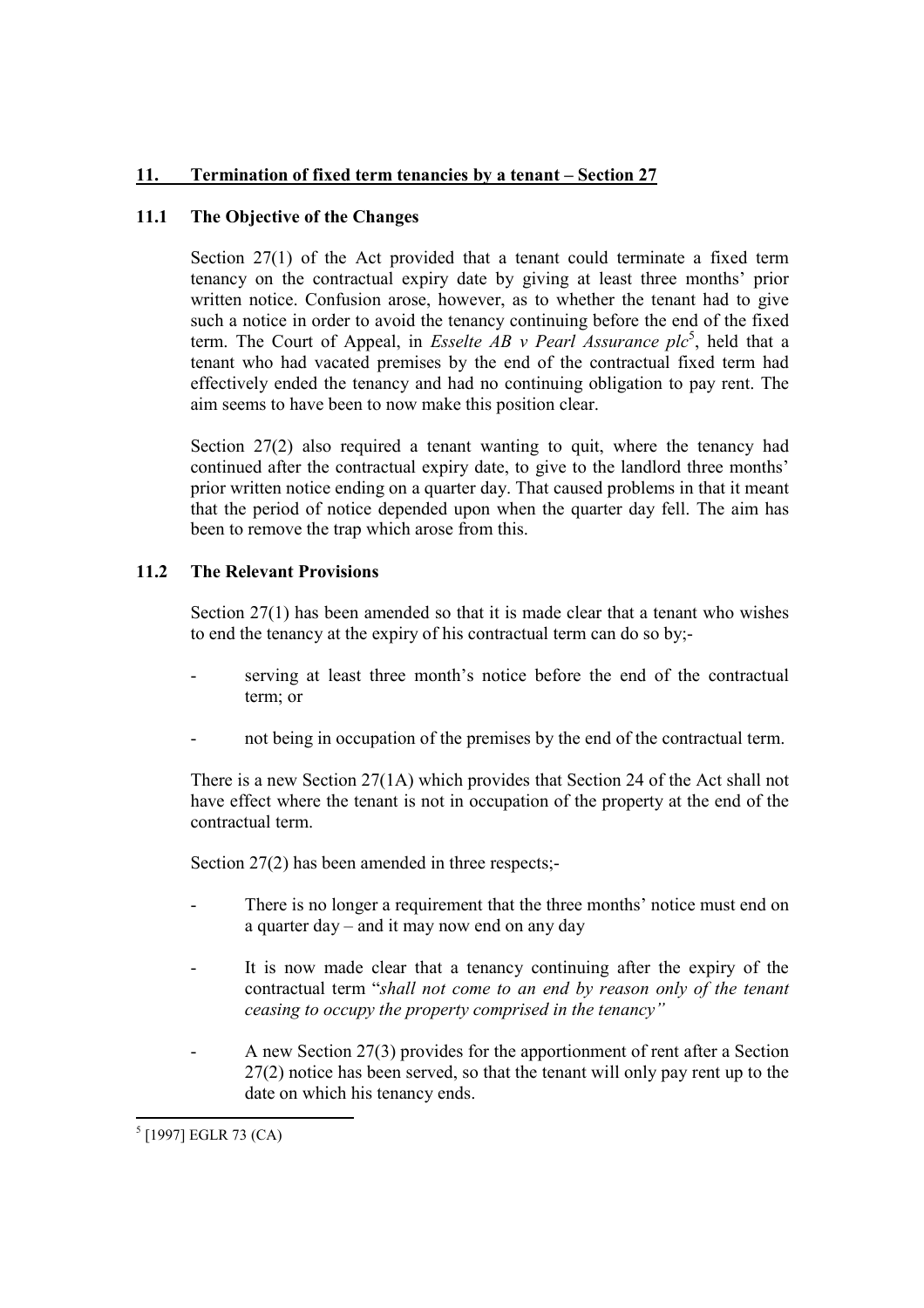# 12. Changes to the Civil Procedure Rules

## 12.1 The Objective of the Changes

The aim here has effectively been to reduce the costs of litigation and to iron out certain practical problems which had been caused following the introduction of the CPR.

# 12.2 Summary of the Changes

CPR 56 and Practice Direction 56 have been amended in a variety of respects. In particular;-

- The provision for the 3 month stay has been removed albeit there is still the general discretion of the Court to order a stay in any proceedings<sup>6</sup>.
- The requirement to file and serve evidence in the manner previously required by CPR 56 has been altered, in certain cases leaving the Court free to decide what evidence may be required and when it should be served.
- The procedure to be adopted depends upon whether the claim is an unopposed claim (see CPR 56.3(3))(in which event the Part 8 procedure, as modified, is to be followed) or an opposed claim (see CPR 56.3(4)(in which event the Part 7 procedure, as modified, is to be followed).
- CPRPD 56 paragraph 3.2 deals with the situation where more than one application is made to the Court under Section 24(1) or 29(2).
- In relation to interim rent applications, there are new provisions in CPR PD 56 paragraphs  $3.17 - 3.19$ , the basic position being that if the main proceedings have been commenced, the interim rent claims should be made in those proceedings by the claim form, the acknowledgement of service or defence or an application on notice under Part 23 – and if there are no proceedings on foot, then the application for interim rent should be made under the Part 8 procedure.

 $6$  CPR 3.1(2)(f)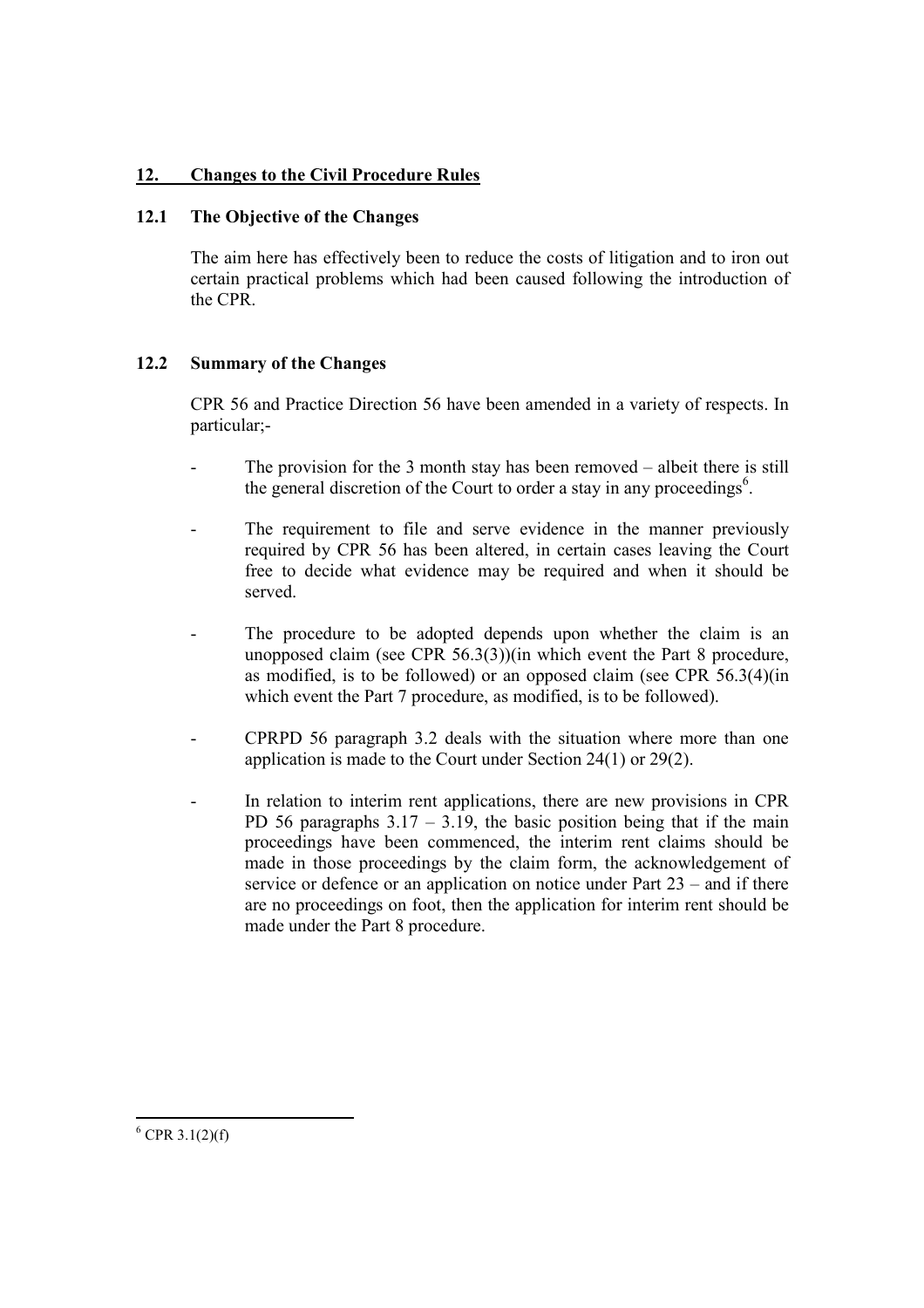### 13. Interim Rent

## 13.1 The Objective of the Changes

Previously only a landlord could apply for an interim rent and in circumstances where market rents were falling, a landlord would refrain from seeking an interim rent on the basis that the tenant would have to continue paying the higher rent under the old tenancy until the new tenancy came in to effect. This was obviously most unfair to tenants and it was thought right to allow the tenants to apply for an interim rent to prevent this in the future.

It was also the case that the interim rent would run only from the date the application was made or the date specified in the landlord's notice or tenant's request, whichever was the later. The interim rent was valued by reference to the rent under the new tenancy but having regard to the rent payable under the old tenancy and an assumption that the new tenancy would be granted from year to year.

## 13.2 The Relevant Provisions

The entirety of the former Section 24A has been repealed. There is a new Section 24A which provides that if a Section 25 notice or Section 26 notice has been given then either the landlord or the tenant will be able to apply for an interim rent provided that the other has not already made an application which has not been withdrawn.

#### 13.3 When can the interim rent application be made?

The new Section 24A provides that an application for an interim rent shall not be entertained by the Court if it is made more than six months after the termination of the "relevant tenancy", So, interim rent applications can be made up to six months after the new lease has come in to effect or six months after any continuation tenancy comes to an end. The earliest date on which an interim rent application can be made is any time after service of the Section 25 notice or Section 26 request.

#### 13.4 From what date will an interim rent be payable?

The interim rent is now payable from the earliest date for termination of the tenancy which could have been specified in the landlord's Section 25 notice or the tenant's Section 26 request.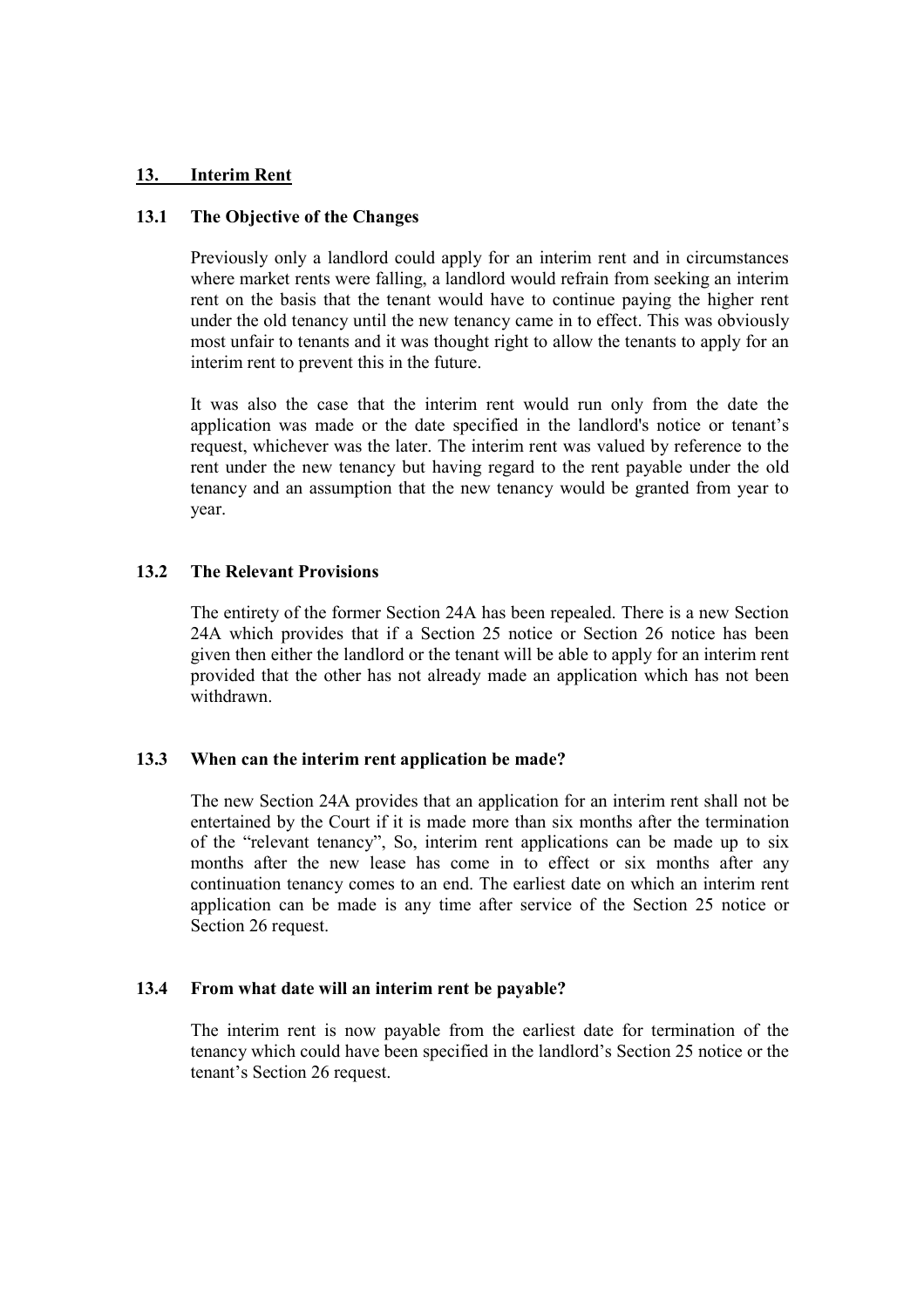## 13.5 How will the interim rent be calculated?

There are now two potential bases for assessment. The first is where the new tenancy is a tenancy of the whole of the property and the landlord did not oppose the grant of a new tenancy. The second is "in any other case".

## New unopposed tenancies of the whole property

In this case, the rent payable under and at the commencement of the new tenancy will also be the interim rent, unless either the landlord or the tenant shows to the satisfaction of the Court;

- a substantial change in the market
- a change in the terms of the new lease which substantially affect the rent

If the Court has to determine the interim rent because it is not satisfied that it is appropriate for the interim rent to be the new rent under Section 34, then the interim rent is the rent which it is reasonable for the tenant to pay while the relevant tenancy is continued by the Act, having regard to

- the rent payable under the terms of the continuation tenancy; and
- the rent payable under any sub-tenancy of part of the property comprised in the continuation tenancy
- sections  $34(1)$  and  $(2)$
- the tenancy being valued being of the whole of the property in the old tenancy
- the tenancy being valued being of the same duration as the new tenancy which is actually granted.

## "in any other case"

Where Section 24C does not apply, the interim rent is determined under Section 24D. In such cases the interim rent will be the amount the court considers it reasonable for the tenant to pay while the relevant tenancy continues under Section 24 (Section 24D(1)) having regard to

the rent payable under the terms of the continuation tenancy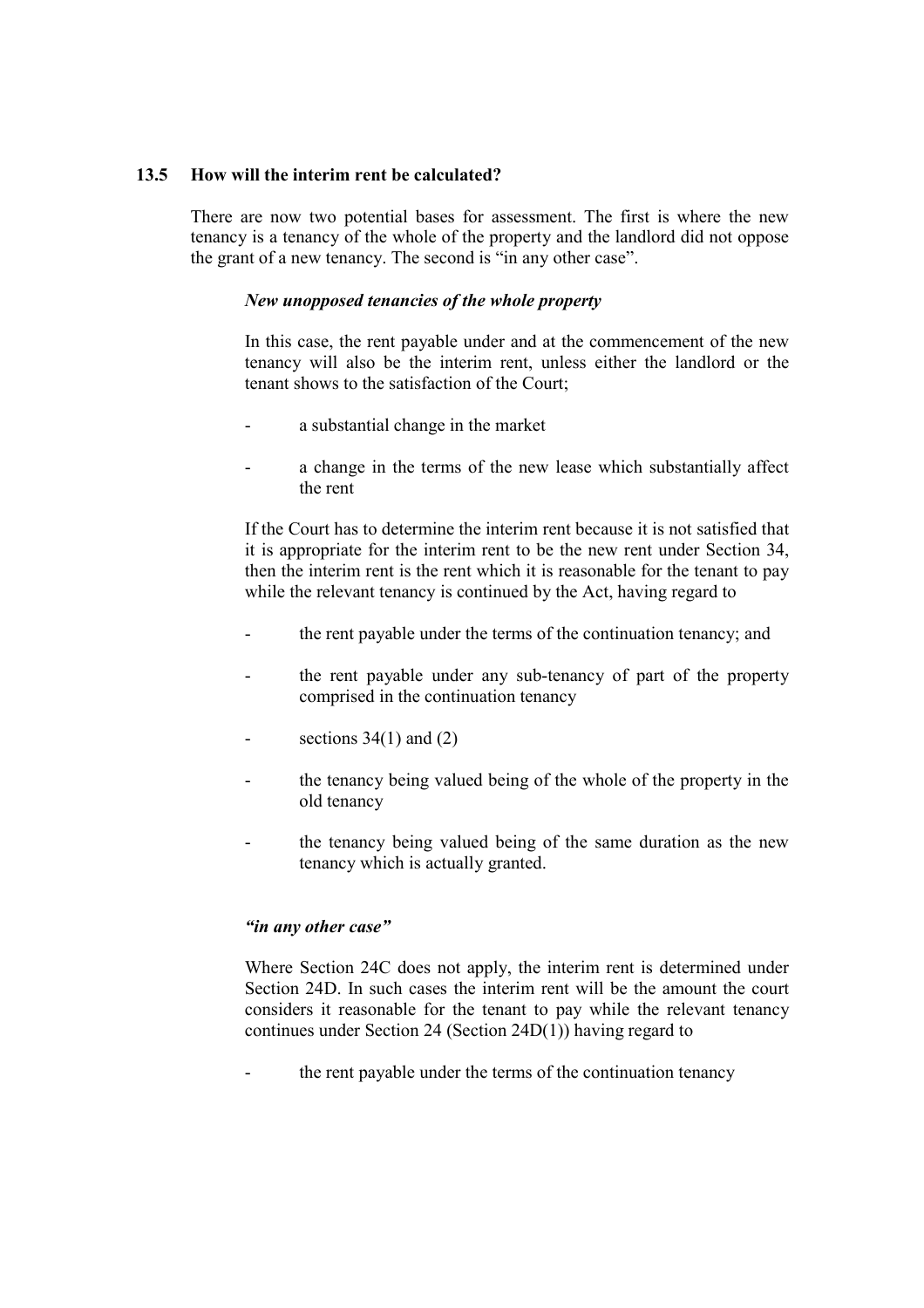- the rent payable under any sub-tenancy of part of the property comprised in the continuation tenancy
- Sections  $34(1)$  and  $(2)$
- the tenancy being valued as a tenancy from year to year
- the tenancy to be valued being of the whole of the property in the old tenancy.

## 13.6 What happens if an interim rent has been ordered under Section 24C but matters then change?

If the Court has made an order for the grant of a new tenancy and has ordered payment of an interim rent in accordance with Section 24C of the Act, but either it subsequently revokes the order pursuant to a tenant's request under section 36(2) or the landlord and the tenant agree not to act on the order, the court on the application of either the landlord or the tenant shall determine a new interim rent in accordance with Section 24D without a further application being made

### 13.7 What happens if the application for a new tenancy is discontinued?

The Act does not provide for this situation but presumably it will fall within the "other cases" in Section 24D.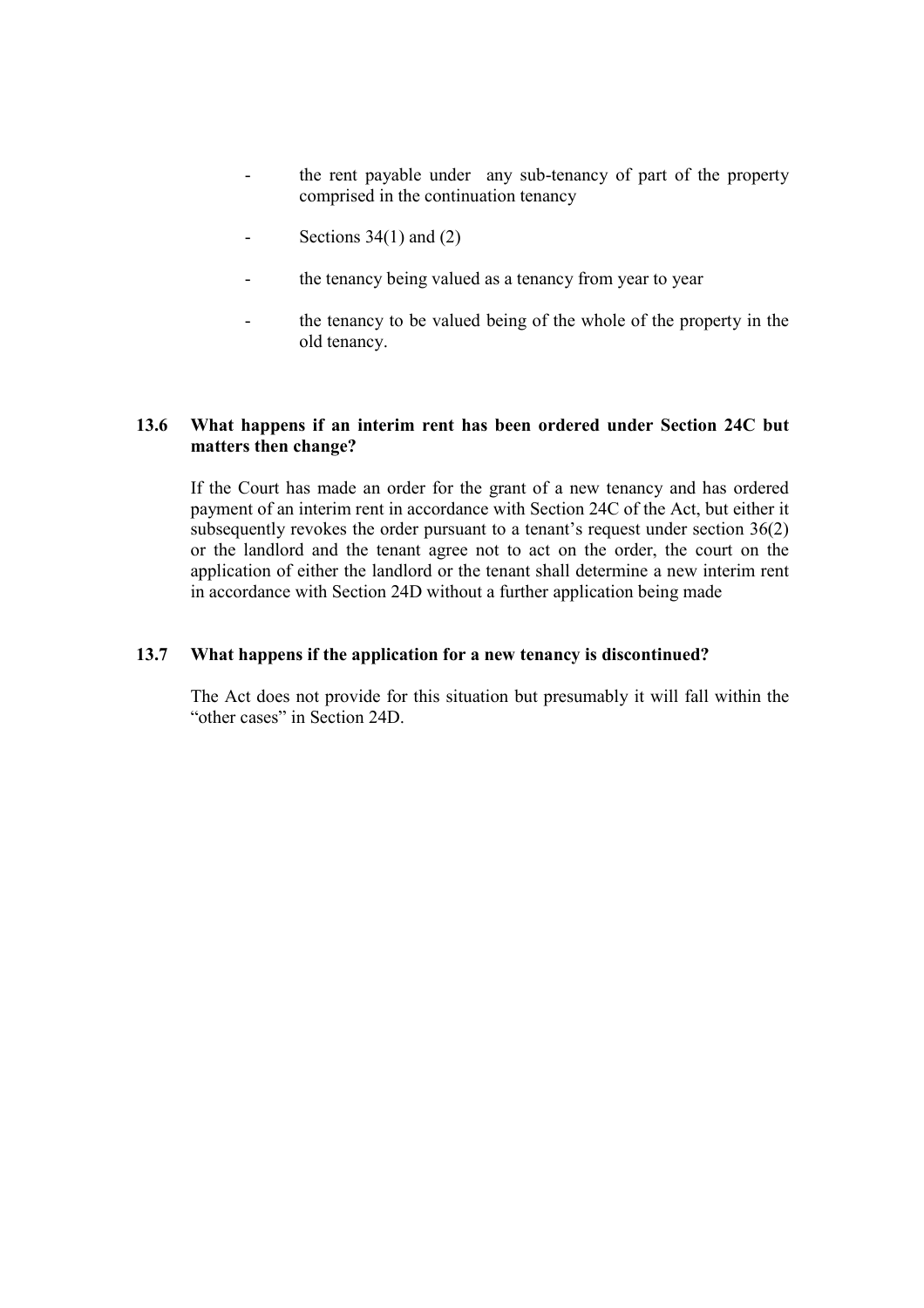# 14. Further provisions in relation to compensation

## 14.1 The Objective of the Changes

Under the old law and the former Section 55, if the court refused to make an order for the renewal of a tenancy and it subsequently became apparent that it had declined to do so or it had been induced not to do so as a result of misrepresentation or concealment of material facts, the court could make an order for damages to compensate the tenant for the loss and damage suffered. However, there would be no compensation if;-

- The landlord failed to implement such proposals as a result of a genuine and honest change of mind.
- If a new tenancy was ordered only where one was refused.
- Where a landlord had indicated that it had proposed a certain course of action and in so doing, had misrepresented the situation and concealed an intended course of action, with the effect that the tenant had decided to relinquish possession without proceeding to a hearing.

The objective of the changes is therefore to subject the proposals and the landlord's intentions to stringent scrutiny at the time of the hearing and to extend the circumstances in which compensation for misrepresentation may be payable.

# 14.2 What principles govern compensation for notices served after 1<sup>st</sup> June 2004?

The basic principles remain the same but the old Section 37(1) is substituted with the addition of subsections  $37(1A)$ ,  $(1B)$  and  $(1C)$ .

## Compensation for the refusal of a new tenancy

This will be payable;-

- Where the tenant's renewal application is declined by the court because the landlord has made out one or more of the grounds in (e), (f) or (g) of Section 30(1) ("the compensation grounds"); or
- Where the landlord has commenced termination proceedings under Section 29(2) and any of the compensation grounds are made out; or
- Where the landlord has indicated its opposition (on any of the compensation grounds) to the tenant having a new tenancy in its Section 25 notice or counternotice to the tenant's section 26 request and either no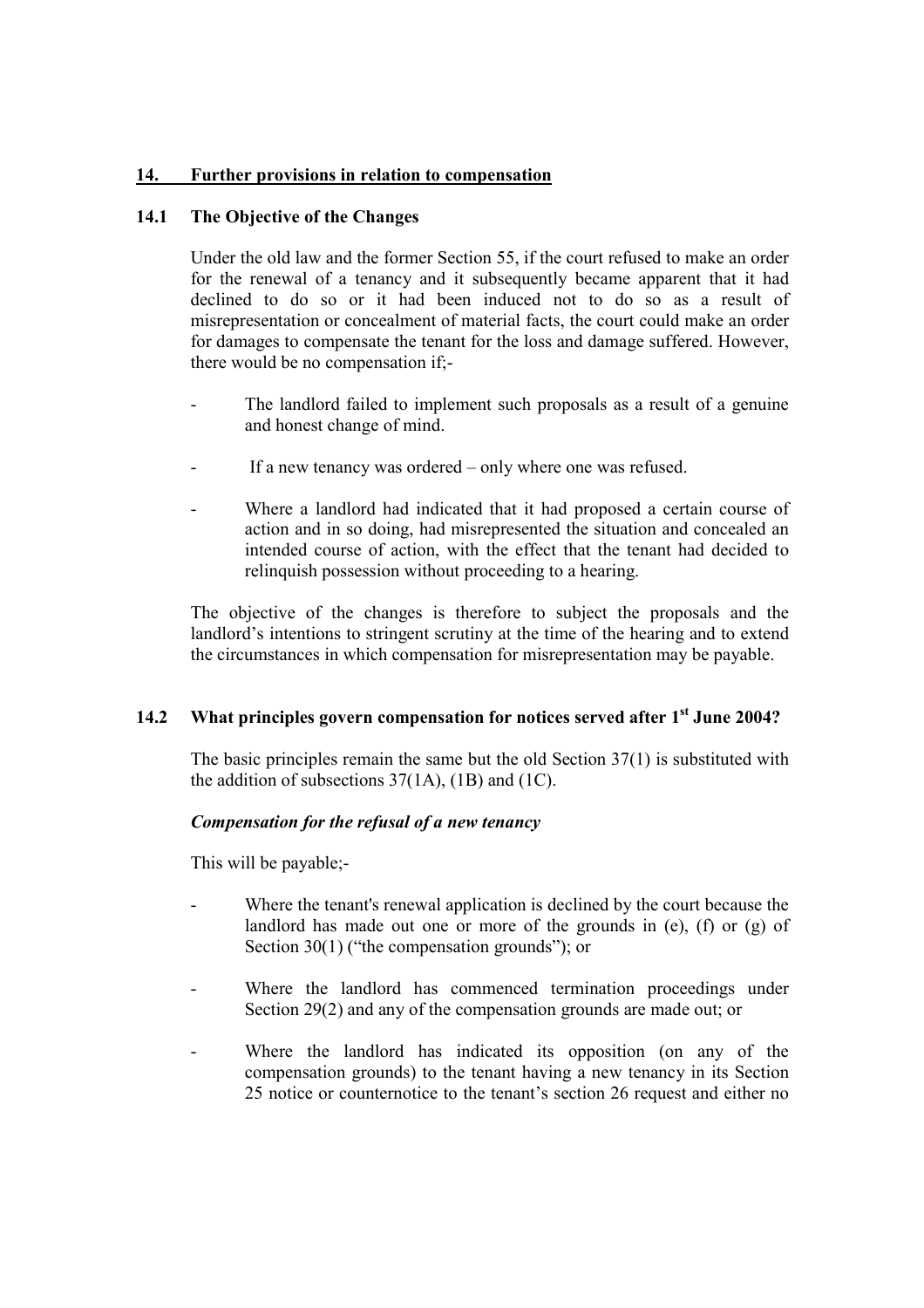application has been made under section 24(1) or 29(2) or, if it has been made, it has been withdrawn.

Section 37(2) is also amended and Section 37(3A) is introduced in order to distinguish between compensation relating to the whole property comprised in the tenancy and that relating to part only. In the former situation, the position remains unchanged and the compensation will amount to the rateable value or twice the rateable value if certain conditions are satisfied. In the latter situation, the compensation will be the aggregate of the compensation sums calculated separately in respect of each part. So, for example, if the higher rate of compensation could be established in relation to part of the premises, compensation may be calculated separately in relation to this part.

#### Compensation for misrepresentation

Section 55 is now repealed and there are new provisions in Section 37A under which a court may order damages against a landlord for misrepresentation or concealment if;

- a misrepresentation induces the court to make an order for the termination of the tenancy but the court does not make an order for a new tenancy
- where such misrepresentation induces the court to refuse to order a new tenancy
- where such misrepresentation has induced the tenant to quit the property having made but withdrawn a renewal application or where such misrepresentation has induced the tenant to quit the property without having made a renewal application at all.

However, these new rights to compensation will not Apply where the tenant has quit the holding before  $1<sup>st</sup>$  June 2004.